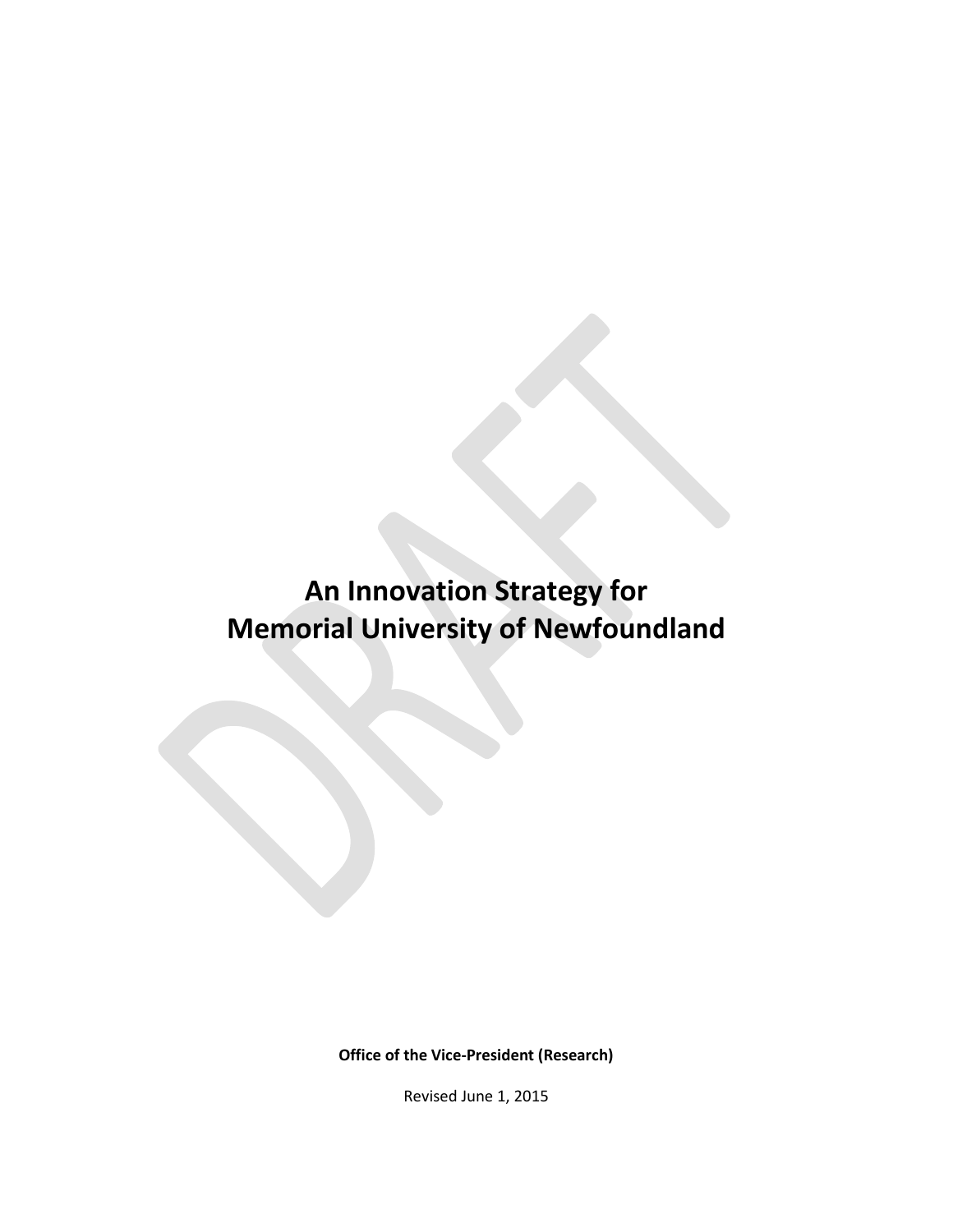### **Executive Summary**

Universities play an essential role in advancing the innovative fabric and economic performance of developed economies. Most notably, while contributing toward the development of a competent, skilled, and adaptable workforce, they drive innovation by providing an environment that encourages novel solutions or approaches to existing challenges, and by fostering collaborations with industry.

In order to ensure that Memorial University is positioned to maximize its contributions, a process was initiated to examine Memorial's performance on innovation-related outcomes and to develop a supporting strategy. This strategy is intended to help guide Memorial in creating one of the most progressive innovative environments in Canada and is supported by its Vision, which states:

#### *"Memorial University will be one of the most distinguished public universities in Canada and beyond, and will fulfill its special obligation to the people of Newfoundland and Labrador."*

The development of this Innovation Strategy began in October 2014 and relied upon broad consultations with stakeholders as well as a review of current literature and best practices. During consultations, stakeholders clearly articulated a desire for Memorial to increase its contributions towards advancing the economy of the Province of Newfoundland and Labrador. To accomplish this, it is recommended that Memorial implement a detailed action plan aiming to:

- 1. Foster a culture of innovation,
- 2. Revise and implement its policies in support of innovation,
- 3. Establish responsive business structures and processes, and
- 4. Ensure adequate oversight and guidance of its innovative structures and processes.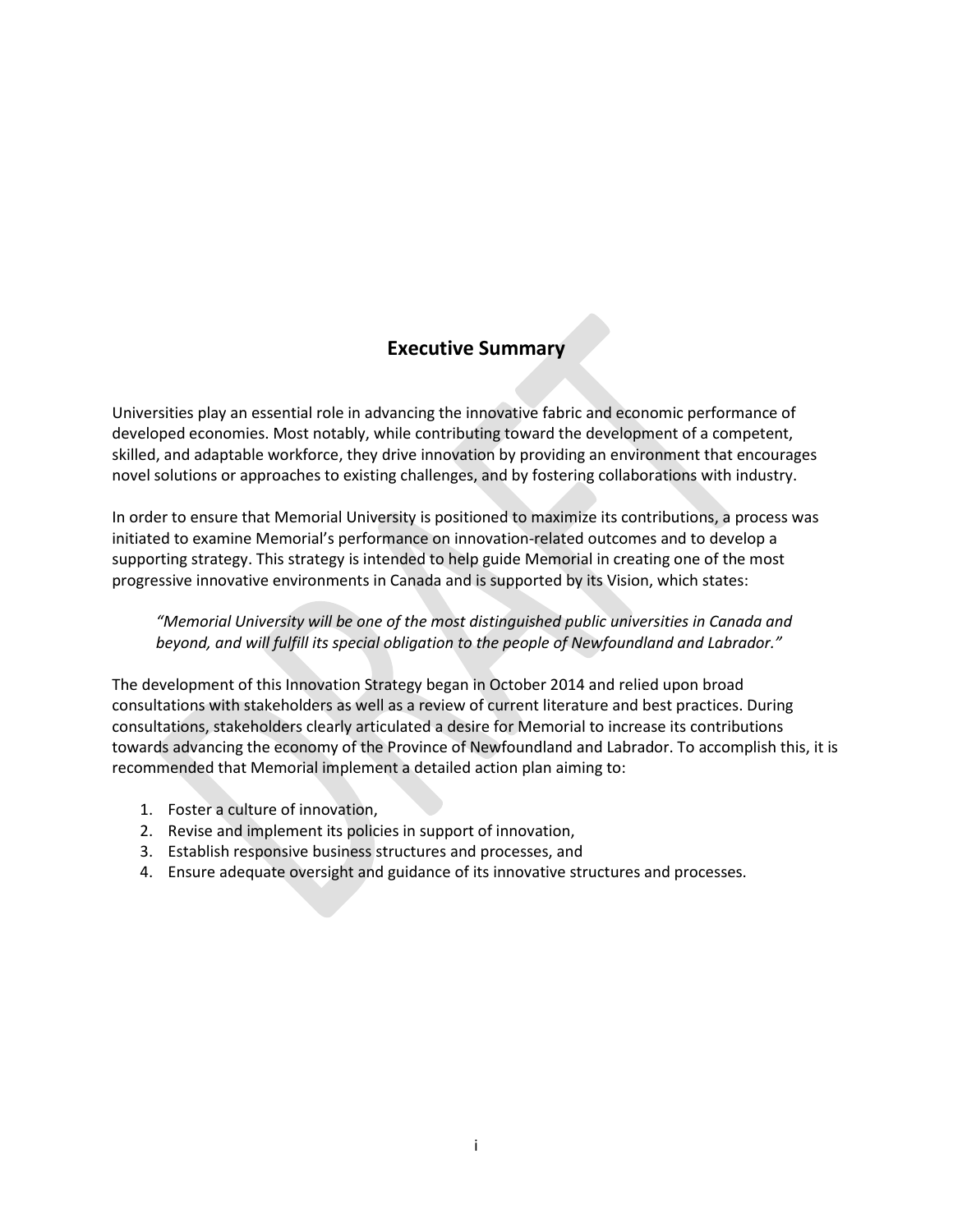# **Table of Contents**

| 1.0  |                                                                               |  |  |  |
|------|-------------------------------------------------------------------------------|--|--|--|
| 2.0  |                                                                               |  |  |  |
| 3.0  |                                                                               |  |  |  |
| 4.0  |                                                                               |  |  |  |
| 5.0  |                                                                               |  |  |  |
| 5.1  |                                                                               |  |  |  |
| 5.2  |                                                                               |  |  |  |
| 6.0  |                                                                               |  |  |  |
| 6.1  |                                                                               |  |  |  |
| 6.2  |                                                                               |  |  |  |
| 7.0  |                                                                               |  |  |  |
| 8.0  |                                                                               |  |  |  |
| 9.0  |                                                                               |  |  |  |
| 10.0 |                                                                               |  |  |  |
|      | 10.1                                                                          |  |  |  |
| 10.2 | Recommendation 2 - Revise and Implement Policies to Support Innovation  22    |  |  |  |
| 10.3 | Recommendation 3 - Establish Responsive Business Structures and Processes  24 |  |  |  |
| 10.4 |                                                                               |  |  |  |
|      |                                                                               |  |  |  |
|      |                                                                               |  |  |  |
|      |                                                                               |  |  |  |
|      |                                                                               |  |  |  |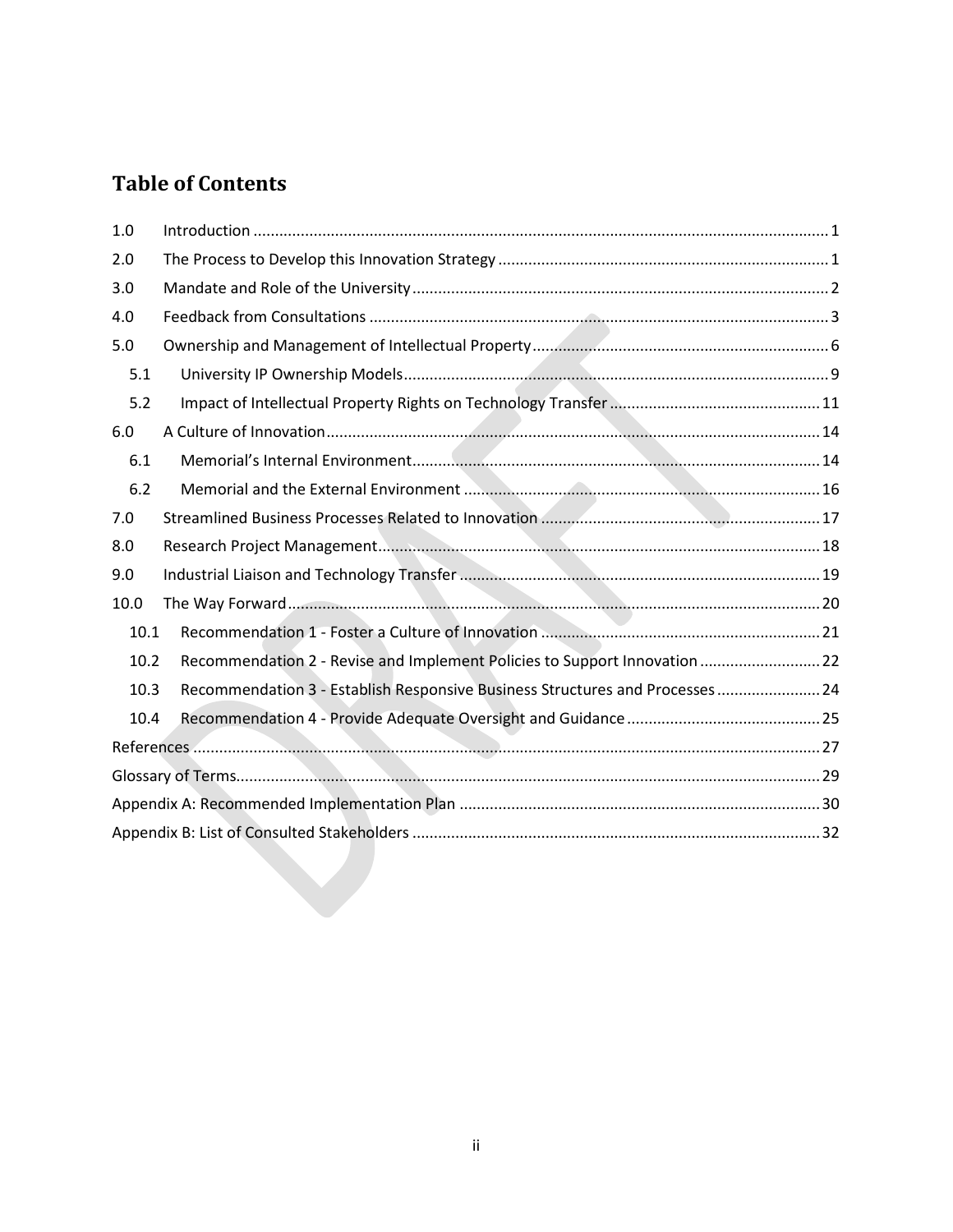### <span id="page-3-0"></span>**1.0 Introduction**

Universities play an essential role in advancing the innovative fabric and economic performance of developed economies. Most notably, while contributing toward the development of a competent, skilled, and adaptable workforce, they drive innovation by providing an environment that encourages novel solutions or approaches to existing challenges, and by fostering collaborations with industry.

The Conference Board of Canada has highlighted Canada's innovation performance as an area of concern and indicates that its "global competitiveness ranking continues to slide". The Conference Board of Canada also suggests that "Canada must also do more to strengthen its research institutions, university-industry partnerships, and cluster developments" [1]. In addition to Memorial's role in contributing to Canada's global competitiveness, it also has a special obligation to the Province of Newfoundland and Labrador and to its citizens. Memorial's development of an Innovation Strategy at a time of significant volatility in the price of crude is timely as it has highlighted the need for economic diversity in Newfoundland and Labrador and the need for the University to play a leading role in diversification.

Generally, an "innovation" is considered to be something that is novel or new - a new process, idea or device. For the purpose of this document, the concept of "innovation" is associated with the creation of economic value from intellectual property (IP) through its assignment, sale or licensing to an outside organization, or via the creation of spin-off companies. At Memorial, much of the research related to innovation is undertaken as applied research and development, either in collaboration with an organization that would like to use the IP for commercial outcomes, or through its financial support. Even so, research with commercial potential often follows from fundamental, curiosity-based research that does not set out to address particular commercialization opportunities. The present Innovation Strategy makes recommendations on specific actions that will allow Memorial to strengthen its contribution to the economic competitiveness of the Province of Newfoundland and Labrador, and create one of the most progressive university innovation environments in Canada.

### <span id="page-3-1"></span>**2.0 The Process to Develop this Innovation Strategy**

In October, 2014, a process was initiated to examine Memorial's performance on commercializationrelated outcomes and develop a strategy to support enhanced performance.

First, best practices and policies from select Canadian Universities were reviewed, as were a number of related reports and applicable studies.

Then, extensive consultations were conducted with a wide range of stakeholders. More than 100 industry associations, government agencies and industrial partners were invited to participate in consultation sessions. Input was also requested from all of Memorial's Faculties, Schools and Campuses. Written submissions were received in addition to 60 consultation sessions with funding agencies, industry associations, private sector research partners, Genesis Board members, Genesis clients, the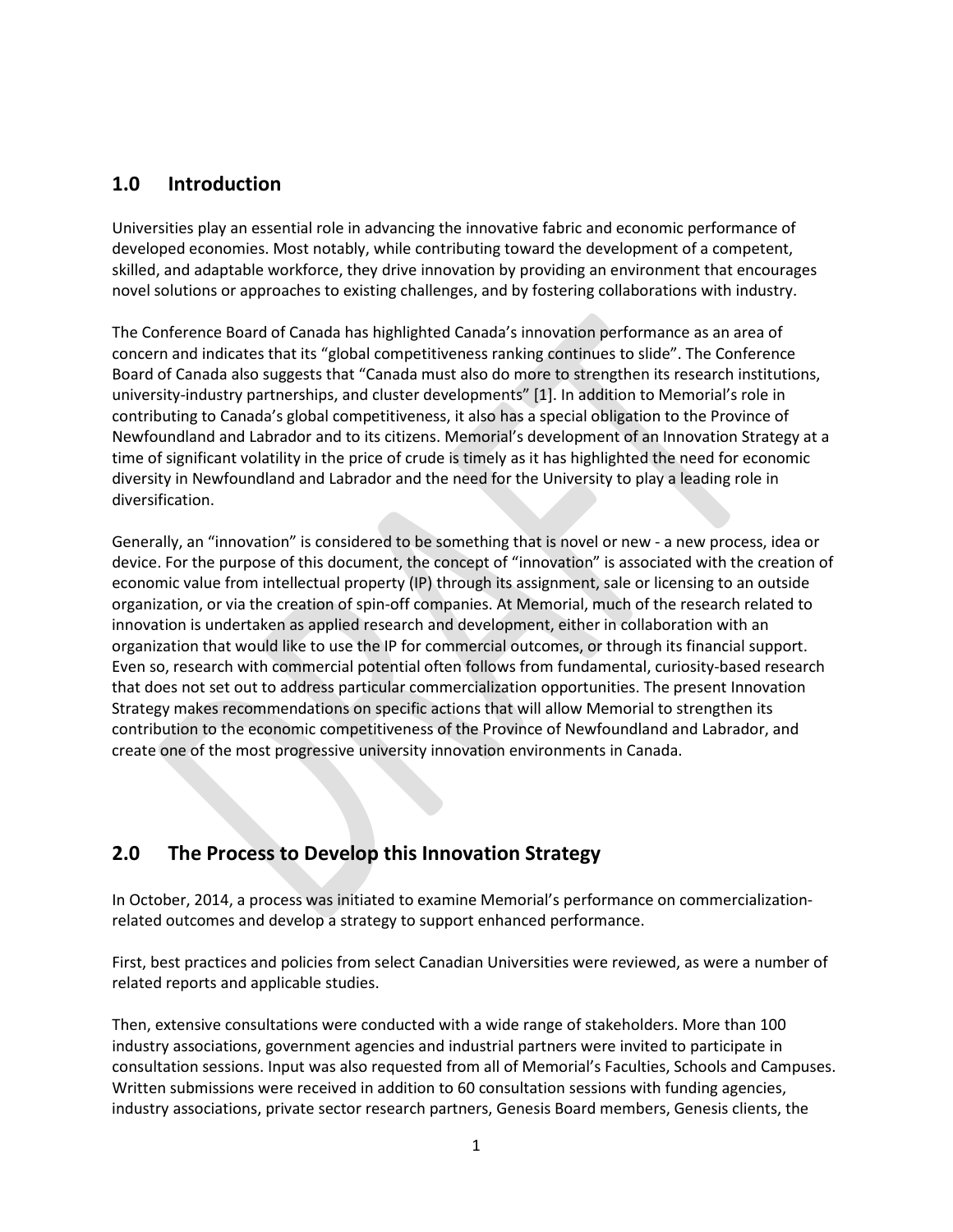Marine Institute, Grenfell Campus, the Faculty of Medicine, the School of Pharmacy, the Faculty of Business, the Faculty of Engineering and Applied Science, the Faculty of Science, the Faculty of Arts and the Labrador Institute.

Typically, the consultation sessions began with an overview of the objectives. Participants were then invited to provide input on any or all of the following discussion points:

- How can Memorial best contribute to Newfoundland and Labrador's economic ecosystem?
- What characteristics of an IP regime (Policies / Procedures) encourage a culture of innovation?
- What supports exists or should be enhanced?
- What barriers are limiting successful innovation or knowledge transfer?
- What options exist for technology and market assessment, either in-house or through an external agency?
- How will Memorial know it has succeeded in innovation and commercialization?

### <span id="page-4-0"></span>**3.0 Mandate and Role of the University**

The primary outcomes of the University's core business activities are the graduates of its bachelor, master and doctoral degree programs, and the IP/knowledge generated through its research programs. University research programs are different from research activities in industry or in research organizations by the integration of university students in research activities with increasing intensity in bachelor, master and doctoral programs. Along with gaining specialized knowledge on specific subjects, research, especially when conducted in collaboration with industry, enables students in bachelor, master and doctoral programs to advance their understanding of the strategies, techniques and methods necessary to solve increasingly difficult, real-world problems. Additionally, when such problems are successfully resolved, the research outcomes can include valuable IP.

**Research Grants and Contracts:** Funds from research grants and contracts are primarily intended to support graduate student stipends, and to cover the costs of equipment, consumables, research assistant salaries, or travel for conferences and the dissemination of research outcomes. When a research program includes significant graduate student participation, the University typically makes an in-kind contribution of the faculty members' time as research activities are integral to the primary education mandate of the University for which the institution receives the vast majority of its operating funds (i.e., from a combination of grants from the Government of Newfoundland and Labrador and tuition fees paid by students).

Success in research grant applications is highly dependent upon a faculty member's reputation, primarily derived from traditional academic outputs, such as publication in prestigious journals or other forms of dissemination appropriate to his/her discipline. A faculty member's reputation and adequately funded research programs are key components to establishing the reputation of the institution and to attracting high-caliber graduate students. The researcher's reputation is also essential for attracting industry sponsors. The sponsor's interest, however, may also be tied to a research specialty related to a particular problem, and to the ability of the researcher to manage the project and deliver the outcomes in a manner that is consistent with industry performance norms.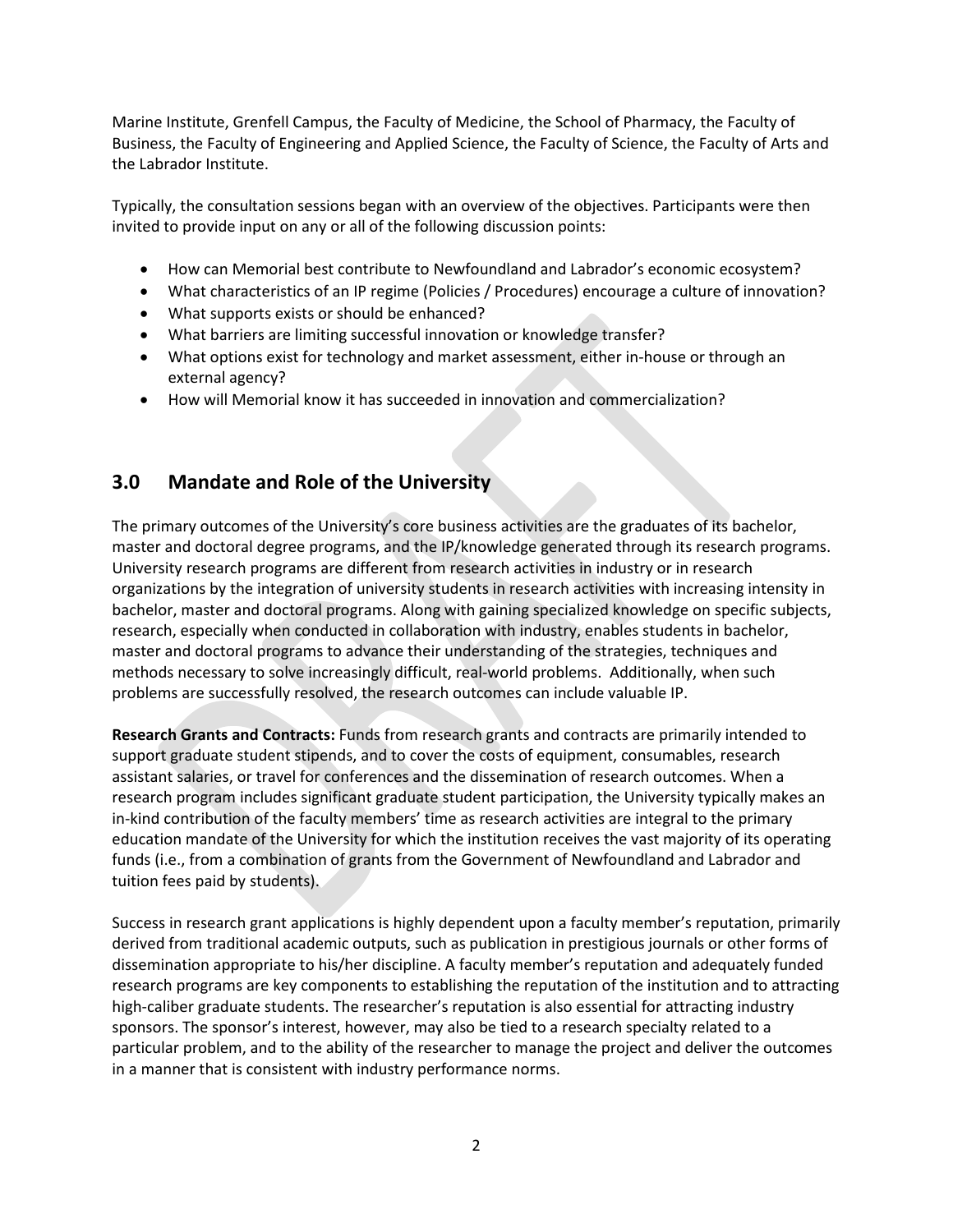**Dissemination of Research Outcomes:** It is expected that research outcomes be disseminated in a timely manner and although the method of dissemination may vary, for example by publication or patent, the Natural Sciences and Engineering Research Council of Canada (NSERC) sets the following expectation [2]:

*"Every effort must be made to deliver the maximum benefit to Canada, which is defined as incremental Canadian economic activity and improved quality of life in Canada. In general, the industrial expansion or economic activity should occur within Canada… There should be a requirement to diligently develop and exploit the IP within an appropriate timeframe."*

**Universities and Economic Impact:** Universities can fulfil their core mandate and create a positive economic impact. The provision of highly trained individuals with the knowledge and skills that are current and relevant for industry satisfies a fundamental human resource requirement. Collaborative research programs provide opportunities to align research activities with a sponsor's needs and also assist in finding specific solutions that assist the sponsor. In addition, the IP that is developed in universities can, in some cases, lead directly to new business opportunities.

As universities examine their role in facilitating technology transfer they must balance the needs of the institution with their core mandate and the realities of the environment in which they operate. For example, universities can structure their technology transfer function and associated policies to optimize service to faculty members, maximize royalties or stimulate economic development, or any combination thereof [3]. To optimize service to faculty, an institution may attempt to patent all disclosures and exploit royalties for each. To maximize royalties, a university may choose to exploit those discoveries with excellent market potential and do so with royalty terms that favour both creator(s) and institution. In order to stimulate economic diversification, a university may wish to maximize the number of transactions and accept modest licensing terms or reduce the up-front burden on fledgling spin-off companies by considering alternate strategies such as an equity share.

### <span id="page-5-0"></span>**4.0 Feedback from Consultations**

Memorial's external stakeholders clearly indicated that the institution is highly regarded and carries significant stature within the Province. Memorial's ability to attract investment for equipment and facilities was regularly highlighted as a strength, as was the capability of its people. With its multiple campuses (Grenfell, Marine Institute, and St. John's Campus) along with the Harris Centre and the Labrador Institute, Memorial touches many aspects of life in the Province. The Faculty of Engineering, the Marine Institute and the Harris Centre were highlighted as particularly active participants within the community.

**Intellectual Property Policy:** Memorial's Intellectual Property (IP) policy was identified as a barrier to developing collaborative relationships with industry partners. Both internal and external stakeholders suggested that Memorial should revise its strategy for managing IP. As well, many participants suggested that the University could exercise greater flexibility when negotiating IP rights. The special case of graduate student internships was highlighted by local firms who indicate that a requirement for IP rights to remain with the student is challenging and hampers the degree to which a student can be engaged. Additionally, Memorial has several policies governing IP, and some misalignment within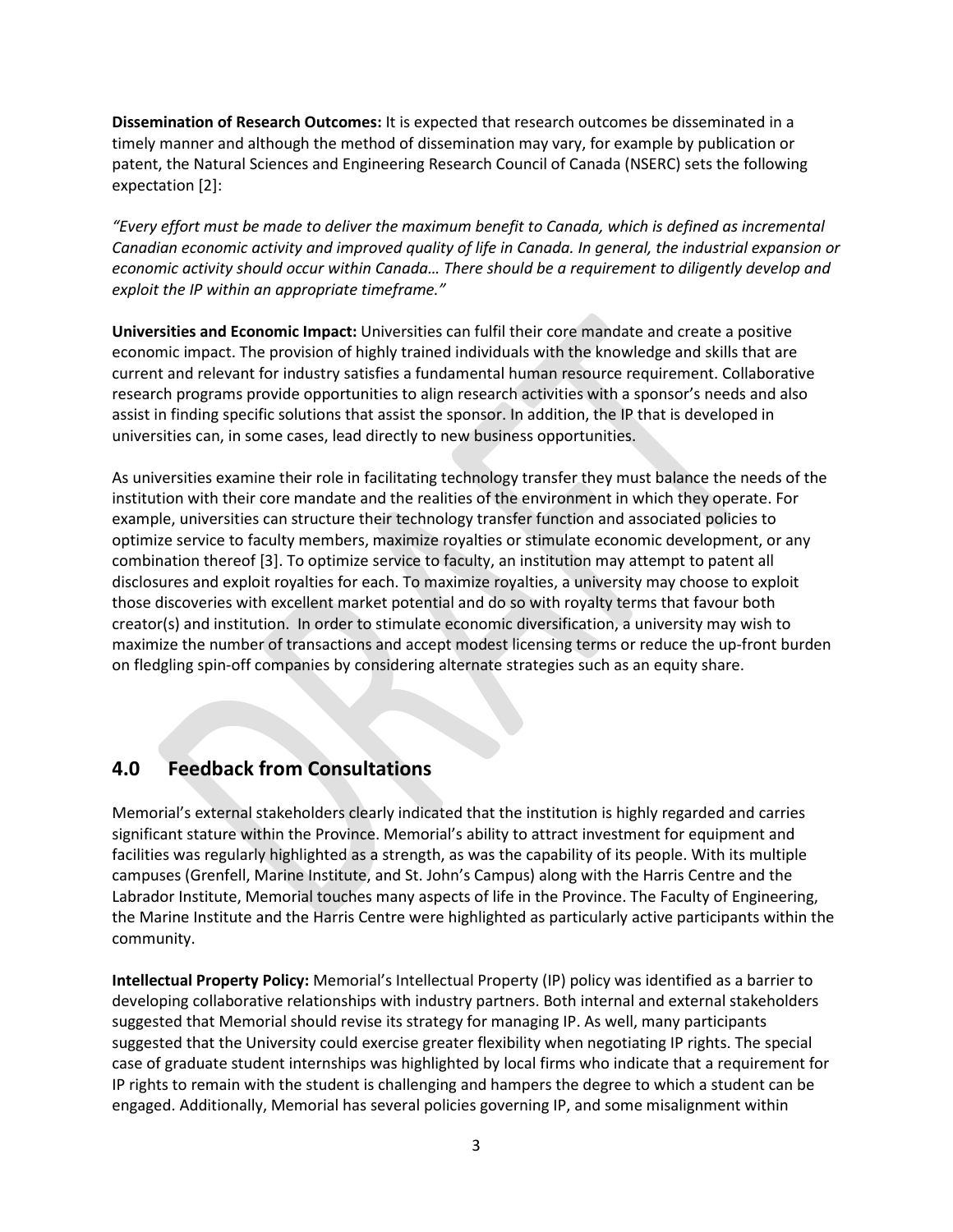policies is impacting the relationship between faculty members and graduate students, particularly on larger or long-term research programs. During consultations, there was a repeated call for Memorial to consider evolving to a "creator-owned" policy model, and it has been suggested by some participants that institutions with IP policies that assign ownership to the "creator" are generally more innovative, and friendly to the private sector. The University's intellectual property policy is a fundamental element of an innovation strategy and therefore requires close examination.

**Project Management of Research Projects:** External stakeholders also report that there is an opportunity for Memorial to enhance its ability to manage deliverables on industry-sponsored research programs. To ensure good return on investment, industry partners require that project deliverables be effectively managed. The latter also report that project success is tightly coupled to the project management capability of the individual Principal Investigator (PI). Several stakeholders suggested that developing core competencies in project management and implementing a suitable project management structure would improve opportunities for collaborations with industry. It was suggested that streamlining internal university business processes and simplifying contract terms may improve timelines for negotiations and help create an environment that aligns with commercial expectations.

**Marine Environments:** It is clearly evident that Newfoundland and Labrador is unrivaled in its capacity to support developments in harsh marine environments. The ocean technology sector is vibrant and has established its international reputation as a leader. There is substantial capability supporting this sector, with research programs, dedicated institutions, local technology firms, oil and gas developments, fisheries and aquaculture, funding programs and all levels of government. Active research programs at Memorial in the Faculties of Engineering and Applied Science, Human Kinetics and Recreation, and Science are evident. Training programs and research activity at the Marine Institute and the Ocean Science Centre also provide direct support to this sector. To recognize this significant potential, an ocean technology cluster, OceansAdvance, was created in 2005. This cluster includes industry, academia, research and government, and works to promote economic diversification of the ocean technology sector.

**Oil and Gas Industry Research Opportunities:** With the development of its oil and gas industry, the Province's economy has experienced strong growth. Additionally, the requirement for the province's offshore operators to share revenues through investment in research and development has created excellent funding opportunities for Memorial's researchers. These funding opportunities have contributed to collaborative relationships and have allowed Memorial to expand research programs. Unfortunately, funding programs derived from oil and gas revenues tend to favour a select number of research interests. The Faculty of Engineering and Applied Science, the Department of Earth Science and the Marine Institute have been well-positioned to benefit from these programs, but opportunities for most other academic units have been - and continue to be - limited as research interests are not well aligned with the opportunities available from local industry. Even so, some sponsors would like to see greater participation in their programs.

**Genesis Centre and Genesis Research:** The Genesis Group Inc., a Separately Incorporated Entity (SIE) wholly owned by Memorial University, grew out of the Seabright Corporation which was initially established in the in the 1980s. In 1997, the Genesis Centre was formed and acted as an incubator on Memorial's main campus. The Genesis Centre has an established reputation and brand, and is an important partner for Memorial in the implementation of this strategy. The Genesis Group also operated the Genesis Research division which, until 2014, provided Industrial Liaison/Technology Transfer functions for Memorial, and managed the patenting and licensing of IP created at Memorial.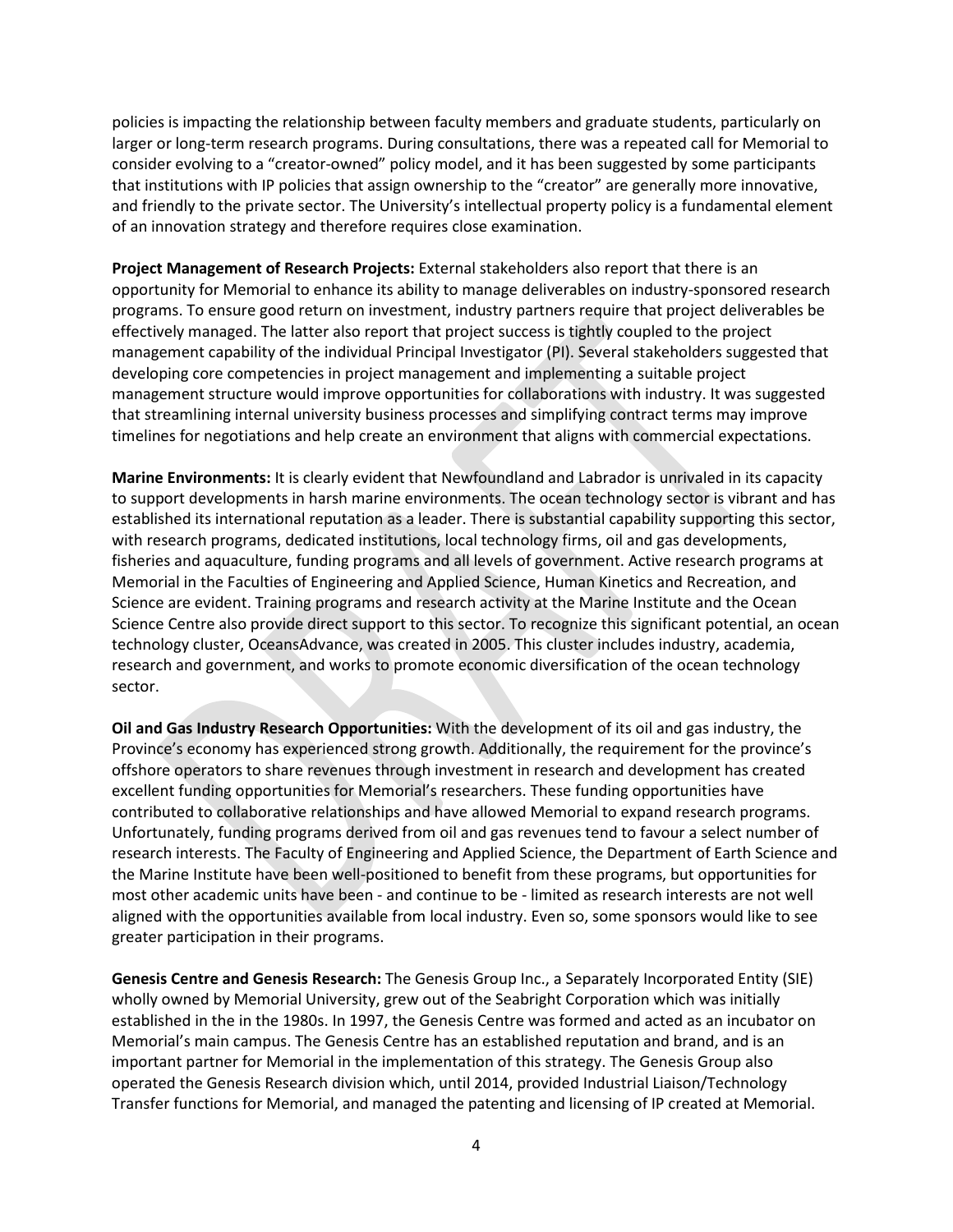Local companies must compete to gain entry into the Genesis Centre and once accepted as a client, will receive access to services and resources aimed at creating high growth, knowledge-based enterprises. The Genesis Group is supported by a large number of local business leaders. These individuals sit on the Board of Directors, participate on the Selection Board, act as a Mentor, or sit on a Client Advisory Board. Successful operation of the incubator requires a significant commitment from the business community. Some long -term participants with the Genesis Group believe that the number of new entrepreneurs is declining. Additionally, some clients of the Genesis Centre expressed a desire to see more networking opportunities within the University community. During the consultations, several participants questioned the ability of Genesis Research to effectively identify the commercial potential of discoveries and to maintain the confidence of faculty.

**External Partnerships:** The participation of faculty members in collaborative research programs with industry and other organizations has consistently been reported as an essential element for success in innovation and commercialization. To achieve this, participation in industry-sponsored research programs must be attractive for the researchers while contributing to the progression of their academic careers. Successful collaborative research programs should create incentives and not detract from normal academic expectations. It is believed that creating an environment that encourages and rewards participation in collaborative research and development projects with industry and outside organizations will attract others with similar aspirations.

However, it can be difficult for industry partners, especially smaller local firms, to engage Memorial. There are many points of contact when working with the University. With multiple faculties, campuses and faculty members, the interface can vary. Additionally, when faculty members are seeking sponsors, they may do so independently, and it is possible for an industry partner to receive multiple independent proposals. The manner in which policies are applied may also influence how Memorial is viewed by potential sponsors. Specifically, the application of policies that influence the presentation of project costs, the management of deliverables, and the rights associated with IP, directly affect the sponsor's experience. A mechanism to ensure that policies are effectively implemented, well understood, and consistently applied is essential to building and sustaining a productive relationship with industry partners and sponsors.

When asked how Memorial should gauge success in establishing itself as an innovative institution, participants reported a variety of potential indicators including: the number of collaborative programs established and maintained; the number of partners participating in repeat research programs; the number of new entrepreneurs participating in the local economy; the number of students trained under collaborative programs working for sponsors after graduation; client service standards; the ability to attract strong faculty and graduate students; the growth in research funding; the number of new startup companies; the number of industrial research chairs; the number of patents and licenses; and royalties from licensing of IP. Growth in collaborative research programs was reported most frequently as a success indicator, while generation of royalties from licensing appeared to be a secondary consideration. It should be noted that external stakeholders consistently echoed a message that the community expects Memorial to be an enabler of economic diversification and that there is an opportunity for Memorial to assume a greater leadership role in this regard within the Province.

**Economic Ecosystem:** Newfoundland and Labrador's demographics and location pose significant challenges. With a relatively small population, domestic markets are limited, and access to national and international markets is challenged by geographic location. Participants in the consultation sessions indicated that sustained economic advancements and diversification require the development of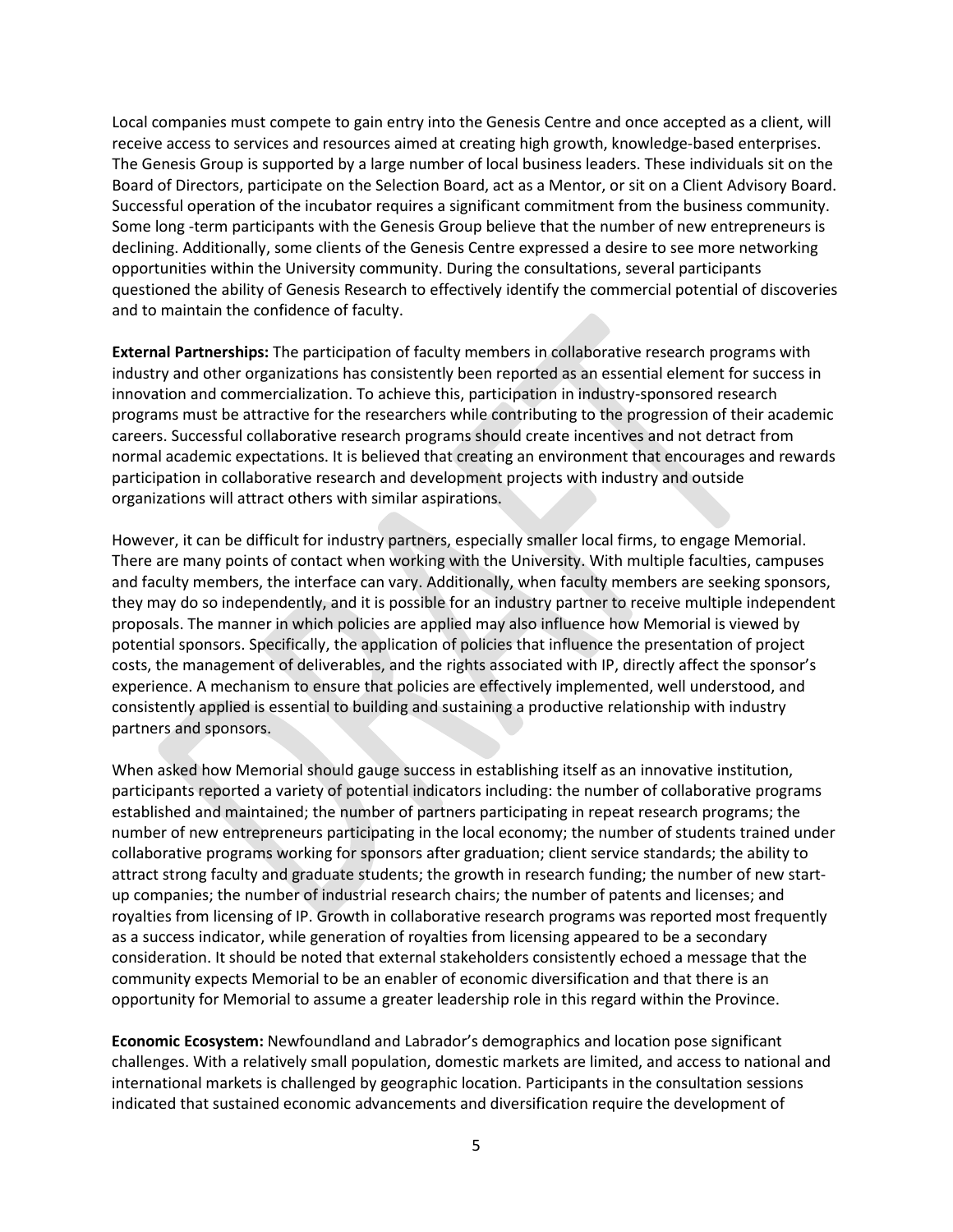products and services that can satisfy international markets. In addition, innovative universities are typically located in regions with close proximity to "anchor companies" that create opportunities for spin-off enterprises and act as receptors for IP [4]. The Province's lack of both anchor companies and IP receptors also poses challenges for its economic ecosystem. The consultations indicated that the local community looks to Memorial, the Province's only university, to play a lead role in filling this void.

### <span id="page-8-0"></span>**5.0 Ownership and Management of Intellectual Property**

Ownership of IP rights is determined through a variety of intersecting legal sources, including legislation, case law, contracts, collective agreements and policies. Ownership is often established by these sources with reference to the circumstances under which the IP in issue was created. By way of example, the law provides that copyright in a work created by an employee in the course of her or his employment is initially owned by the employer, while an employee will retain ownership of the patent rights in his or her inventions. Such general rules are subject to modification by employment and collective agreements and employer policies. It is important to recognize that creator, owner and author have distinct legal meanings. It is also important to differentiate between ownership of IP and rights to use IP.

**University IP Ownership Models:** In a university setting, ownership of IP rights normally falls into one of the following three categories: institution-owned, creator-owned, or jointly-owned. These models guide the assignment of ownership rights within the university, but do not define the relationship with third parties. In evaluating the impact of technology transfer on innovation and commercialization, the relationship with external partners must also be given careful consideration.

**Memorial IP Ownership Model:** At Memorial, IP ownership is determined pursuant to the Intellectual Property Policy and applicable collective agreements. At present, IP developed by employees in the course of their assigned duties and responsibilities is the property of Memorial, with several exceptions. Members of the Memorial University of Newfoundland Faculty Association ("MUNFA") and other employees who participate in research projects under the auspices of Memorial, with certain exceptions, have joint ownership with Memorial in all inventions, discoveries or creations conceived or developed during the course of research at Memorial. IP developed by a student in the course of his or her academic program is owned by that student, with some exceptions, notably that IP in a potentially patentable invention, discovery or creation that is conceived or developed by a student IP in the course of a research project under the auspices of Memorial is jointly owned by the student and Memorial. This recognizes Memorial's significant material contribution to the generation of IP within the university environment. Copyright in a work produced or created by a MUNFA member, another employee who participates in research projects under the auspices of Memorial or a student is vested in the author. For the purpose of this Innovation Strategy, Memorial is therefore regarded as jointly owning inventions with its researchers while copyright is creator owned. The vast majority of scholarly work at Memorial, which is not associated with external research contracts, follows the path of dissemination through publication at the discretion of the creator.

**Joint Ownership of IP**: Within the university context, many parties have a vested interest in the concept of joint IP rights, including faculty members, students (graduate and undergraduate), staff, and research collaborators. When the sponsor intellectually contributes to the IP, the sponsor would also have a reasonable expectation for joint ownership rights.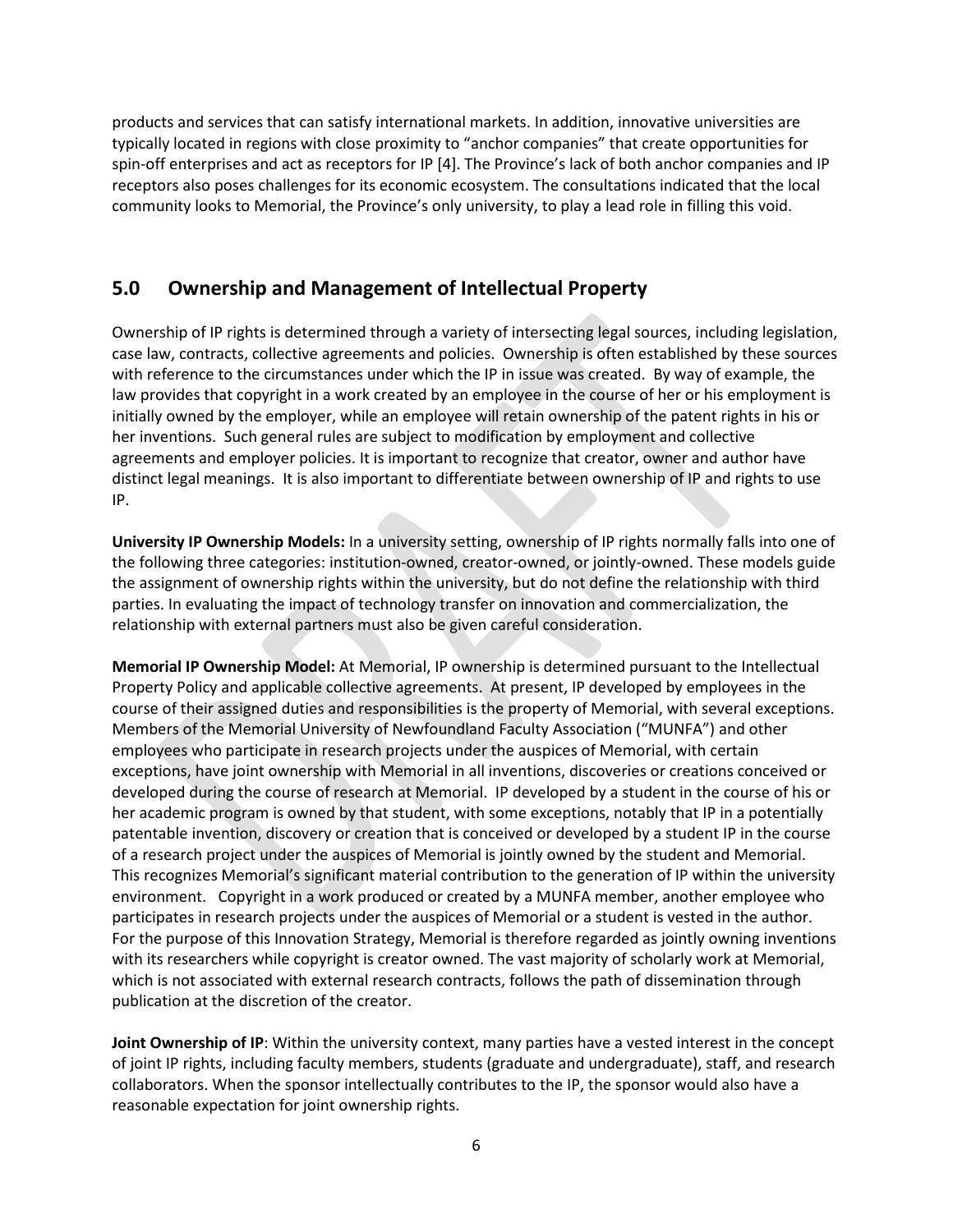Issues surrounding the ownership and management of IP are complex. Universities carry out research to educate highly qualified people and to disseminate knowledge for the betterment of society. Traditionally this was accomplished through publication. In some instances, to maximize the impact of the research or to realize commercial value, there is a need to protect IP and restrict early disclosure. There is a risk that if an appropriate balance is not maintained between rapid disclosure and rapid protection, an overly protective environment may result and the academic benefits of open interactions may be curtailed. This balance is required to promote innovation.

**IP of Commercial Potential and Background IP:** Complexities develop when a discovery may have commercial potential, or when an industry partner wishes to place restrictions on IP arising from a sponsored research program. The complexity is compounded when both researcher and sponsor provide background IP. Generally, the University has an obligation to protect the graduate student's ability to complete his/her degree program, which includes a thesis exam and defence, and to ensure that researchers (i.e., faculty members, students or both, according to context) can advance their careers by disseminating their research results and maintaining a continued right to use the research result for further research. The industry partner reasonably expects to have its confidential information protected and to derive value from its investment by way of access to, or ownership of, the IP. It should be noted that the University's interest in IP is generally limited to that which is created by its researchers and usually excludes IP that is provided by an industry partner. The exceptions would be limited to occasions where IP may be derived from that of an industry partner or where Memorial wishes to secure licensing rights.

**Benefiting from IP:** The sponsor, researchers (e.g., faculty members, students, staff, etc.), and university can benefit from IP created under a sponsored research project in many ways. In an academic setting, publication of research results establishes the reputation of the researchers and acceptance of work by prestigious journals further advances their reputation. The researchers and the University benefit from the continued academic use of the IP in future teaching and research activities. Success in grant competitions is closely related to the reputation of the researcher and a university's ability to recruit top academics is also influenced by its reputation. There are also instances where IP can generate returns such as royalties or equity for the creators, for example, through copyright of literary or artistic work and computer programs, licensing agreements from patents or partial ownership in a spin-off company. In the simplest sense an individual's knowledge can also create value by improving employment potential or creating consulting opportunities. For the sponsor, IP created through the sponsored research project can help to create a competitive advantage through unique product features or service qualities that surpass others in the marketplace. A company's strategy for managing IP will include a variety of measures including patent protection, trade secret, trademark, data security and retention of key employees.

**Tri-Agency Expectations on IP Management:** In Canada, the Tri-Agency is a significant funder of university-based research and Tri-Agency policies and guidelines set expectations and influence standard practices within universities. The Tri-Agency is comprised of the Canadian Institutes of Health Research (CIHR), the Natural Sciences and Engineering Research Council of Canada (NSERC), and the Social Sciences and Humanities Research Council of Canada (SSHRC). NSERC's policy on IP [2] can help to establish a benchmark and several key excerpts follow:

*"NSERC's Policy on Intellectual Property (IP) promotes the use or exploitation of knowledge to build a strong national economy and improve the quality of life of Canadians."*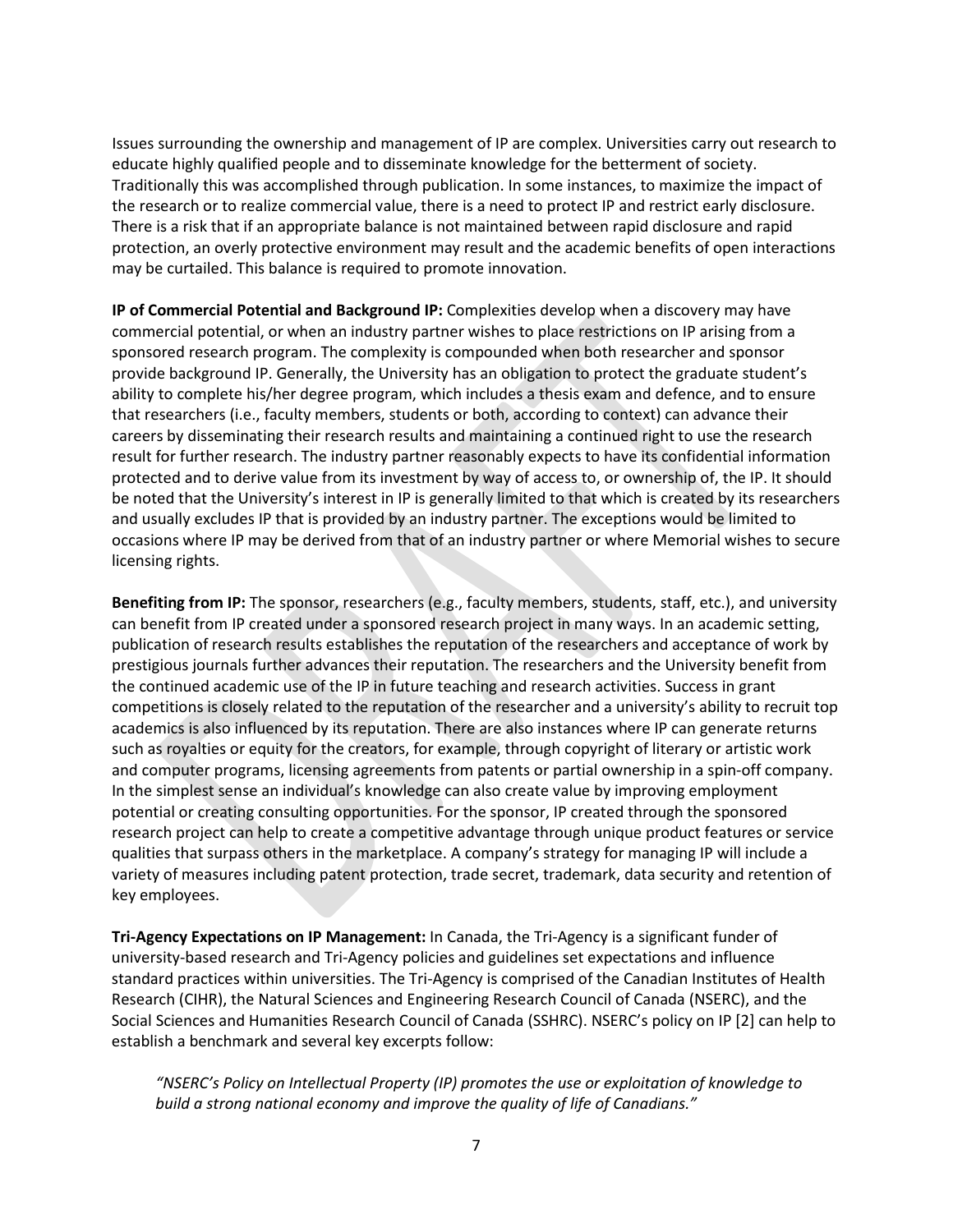*"NSERC's Policy on IP is based on the following principles:*

- *1. Encourage the utilization of research results, developed wholly or in part using NSERC funds, in Canada for the benefit of Canadians.*
- *2. Promote the development of fruitful and productive partnerships and recognize the unique contribution each partner brings to the partnership and the need for each partner to benefit from the relationship and have their interests protected.*
- *3. Support the publication of research results in the open literature. NSERC does not support secret or classified research.*
- *4. Ensure that a student's graduation is not impeded by IP issues.*
- *5. Support a researcher's right to use his/her research results for non-commercial purposes in future research and in teaching.*

*"In order to ensure that the mandate of NSERC and the rights of all participants are protected, it is mandatory that all IP agreements, arising from and related to an NSERC award, contain clauses that address the following elements:*

- *1. Timeliness of exploitation: Agreements where access to IP is granted via an exclusive license or assignment, before the start of the project, must state that exploitation will be pursued with due diligence and within an appropriate time frame. These exploitation terms are dependent on the technology and the nature of the relationship between the parties, but must be included and allow for future use of the IP by the inventors in the case of a failure to exploit the IP.*
- *2. Confidential Information: The IP assets of all participants must be respected. A partner's proprietary data, commercially sensitive information and potentially valuable results or ideas must be protected from unauthorized, inadvertent or untimely disclosure.*
- *3. Research results cannot be secret: The results of the research must be publishable in the open literature. NSERC does not support secret or classified research. In order to secure IP protection, a maximum delay of six months is permitted when submitting papers for publication. No publication should expose a partner's proprietary information without their express permission to do so.*
- *4. Academic progression: There can be no delay for the defence of a student's thesis.*
- *5. Rights for future research and teaching: The university/college and its researchers must retain the right to use the knowledge or IP generated for non-commercial purposes in future research and in teaching."*

Recognizing that much fundamental research may be at an early stage and not sufficiently developed to allow IP protection, the Tri-Agency maintains policies that ensure confidentiality of grant applications during the review process. It also sets guidelines to ensure that review committee members avoid potential conflicts. This is a particularly important feature of Tri-Agency processes since applications for funding require the disclosure of the research methodology and techniques which may represent valuable IP in their own right. In the context of proposals submitted to companies/organizations other than the Tri-Agency, it is important to ensure that the proposals will be treated in confidence so as to protect the future commercial value of the IP. In the absence of confidentiality, a funding application could represent a public disclosure negating future patent protection or future commercialization opportunities.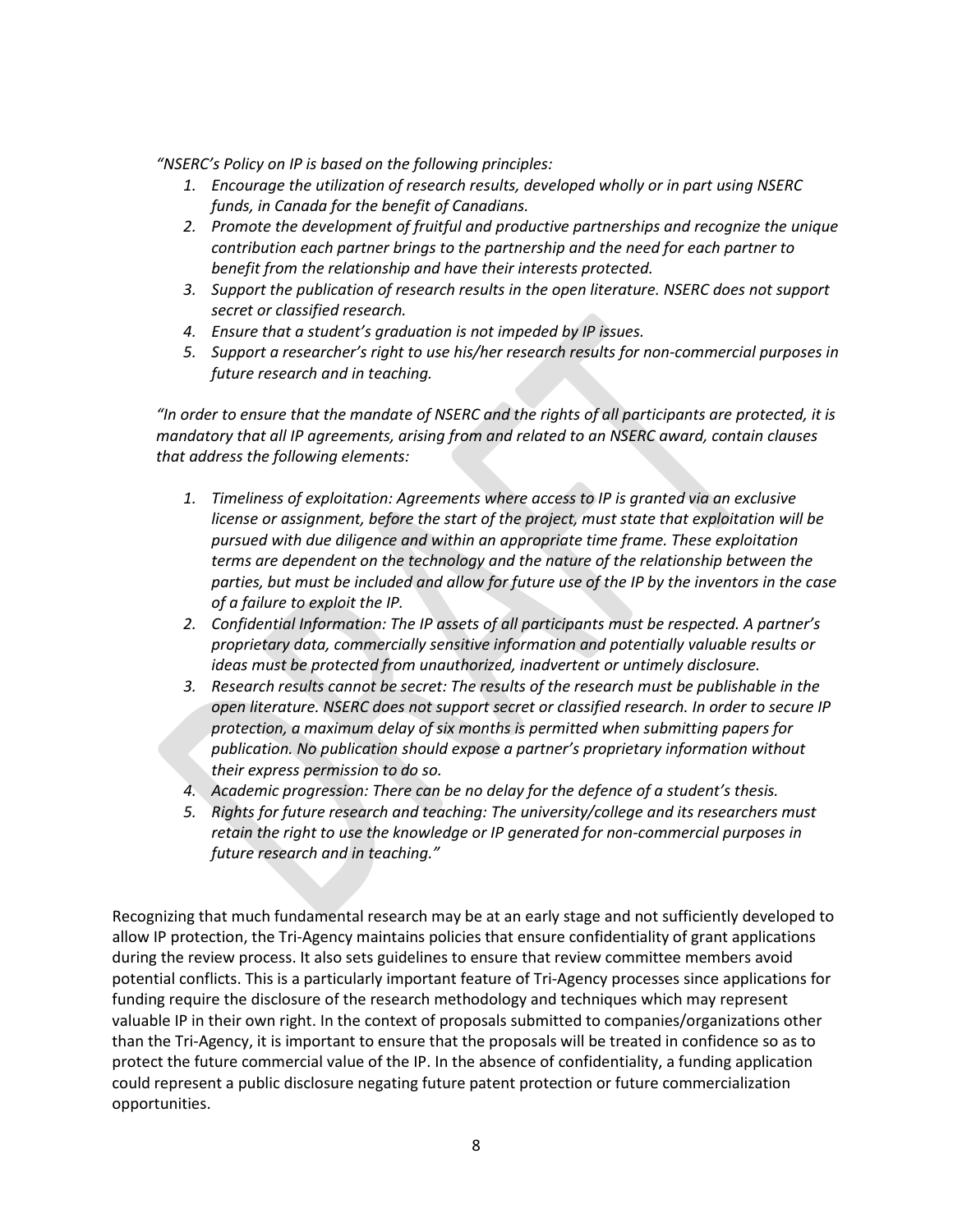Finally, the Tri-Agency acknowledges that technology transfer and commercialization activities naturally follow successful research outcomes, and through its Indirect Cost Program, enable universities to commit resources to the support of commercialization processes [5].

#### <span id="page-11-0"></span>**5.1 University IP Ownership Models**

As previously mentioned, ownership rights within a university typically fall into three categories, creatorowned, institution-owned or jointly-owned. Consultations implied that Memorial's current IP policy, which is a jointly-owned model, is negatively impacting collaborative relationships. Some participants suggested that creator-owned policies are friendlier to research sponsors that wish to commercialize the research results and therefore encourage innovation.

Tantiyaswasdikul examined the implementation of IP policies at Canadian universities and concluded that [6]:

*"Canadian universities with institutional IP ownership policy tends to produce more number of new licenses and patents while Canadian universities with inventor IP ownership policy can generate greater number of spin-off companies".*

Tantiyaswasdikul also notes that:

*"However, regardless of the type of IP ownership; the productive commercialization is only possible when the inventors are actively involved and motivated in the process of technology transfer."*

In a report completed by the Impact Group entitled "Design and Positioning of an Innovation, Entrepreneurship and Technology Commercialization Centre – International Comparators Interim report, April 2014"[7], six internationally recognized postsecondary institutions were identified as leaders in innovation and entrepreneurship and selected as comparators. The comparator institutions are: Massachusetts Institute of Technology, Imperial College London, Technion – Israel Institute of Technology, Nan Yang Technical University, University of Michigan, and Aalto University. Of these institutions, 4 have an institution-owned policy and for the remaining 2, the institution retains ownership of IP when it is developed under a contract or collaborative agreement.

The Conference Board of Canada's 2012 report entitled "Who Dimmed the Lights? Canada's Declining Global Competitiveness Ranking" [1] ranks Canada's global competitiveness as  $14<sup>th</sup>$  among developed nations. From this report, the top 5 most competitive countries are Switzerland, Singapore, Finland, Sweden, and the Netherlands. Data available at the time of this review indicates that all but Sweden have institution-owned IP policies.

The Intellectual Property policy at Waterloo [8] is considered by many to be the most progressive in Canada. The Waterloo policy is creator-owned with some clearly defined exceptions as follows: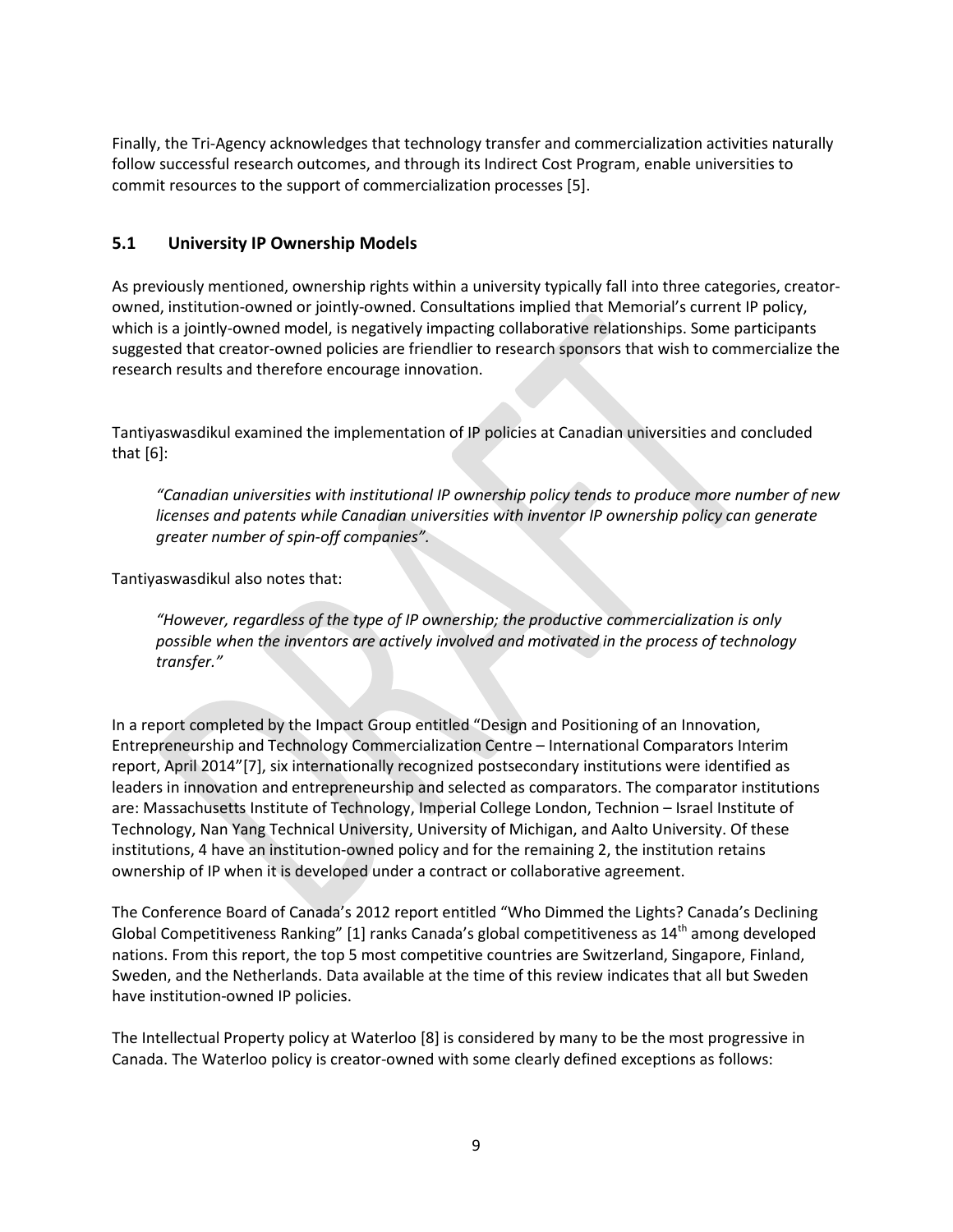#### *"A. Principles*

#### *Ownership*

*Except as stipulated below, it is University policy that ownership of rights in IP created in the course of teaching and research activities belong to the creator(s). The exceptions are:*

- *The University normally retains ownership of IP rights in works created as 'assigned tasks' in the course of administrative activities ...*
- *Owners of IP rights in scholarly works created in the course of teaching and research activities grant the University a non-exclusive, free, irrevocable license to copy and/or use such works in other teaching and research activities, but excluding licensing and distribution to persons or organizations outside the University community. Any such licensing and/or distribution activity would be authorized only by an additional license from the owner(s).*
- *In sponsored or contract research activities, ownership of IP rights may be determined in whole or in part by the regulations of the sponsor or the terms of the contract. Participants in these research activities must be made aware of any such stipulations of the contract by the Principal Investigator, that is, the leader of the research project."*

*"Rights to a Patent: The University acknowledges that it has no direct equity in the ownership of any patent developed by a member of the University … except for: any requirements imposed by contractual obligations arising from any agreement to which the inventor(s) is (are) a party or participant, or, in the case of assigned tasks, where ownership rests with the University"*

Canadian universities with creator-owned policies continue to maintain oversight. Although Waterloo's policy [8] assigns IP rights to the creator(s), it includes the following provisions:

*"Where researchers at the University enter into an agreement which waives, limits or assigns IP rights, that agreement must be reviewed and approved by the Vice-President, University Research or delegate and, if graduate students are parties to the research, the Associate Provost, Graduate Studies, or delegate."*

*"In situations where companies or agencies that fund research retain ownership of IP generated by that research, some other academic benefit must be derived… Whether any agreement for sponsored research will result in academic benefit to the researcher(s) and the University will be decided by the Vice-President, University Research or delegate in consultation with the appropriate Faculty Dean and department Chair."*

Regardless of the ownership model, IP policies from Canada's U15 universities share the following common features:

- Academic obligations and the requirement to disseminate knowledge shall take precedence over commercial outcomes;
- If research agreements limit publication or ownership rights, there is an expectation of some other offsetting consideration which favours the researchers and the University;
- Graduate student involvement on sponsored research programs requires appropriate due diligence so that their academic programs are not negatively impacted;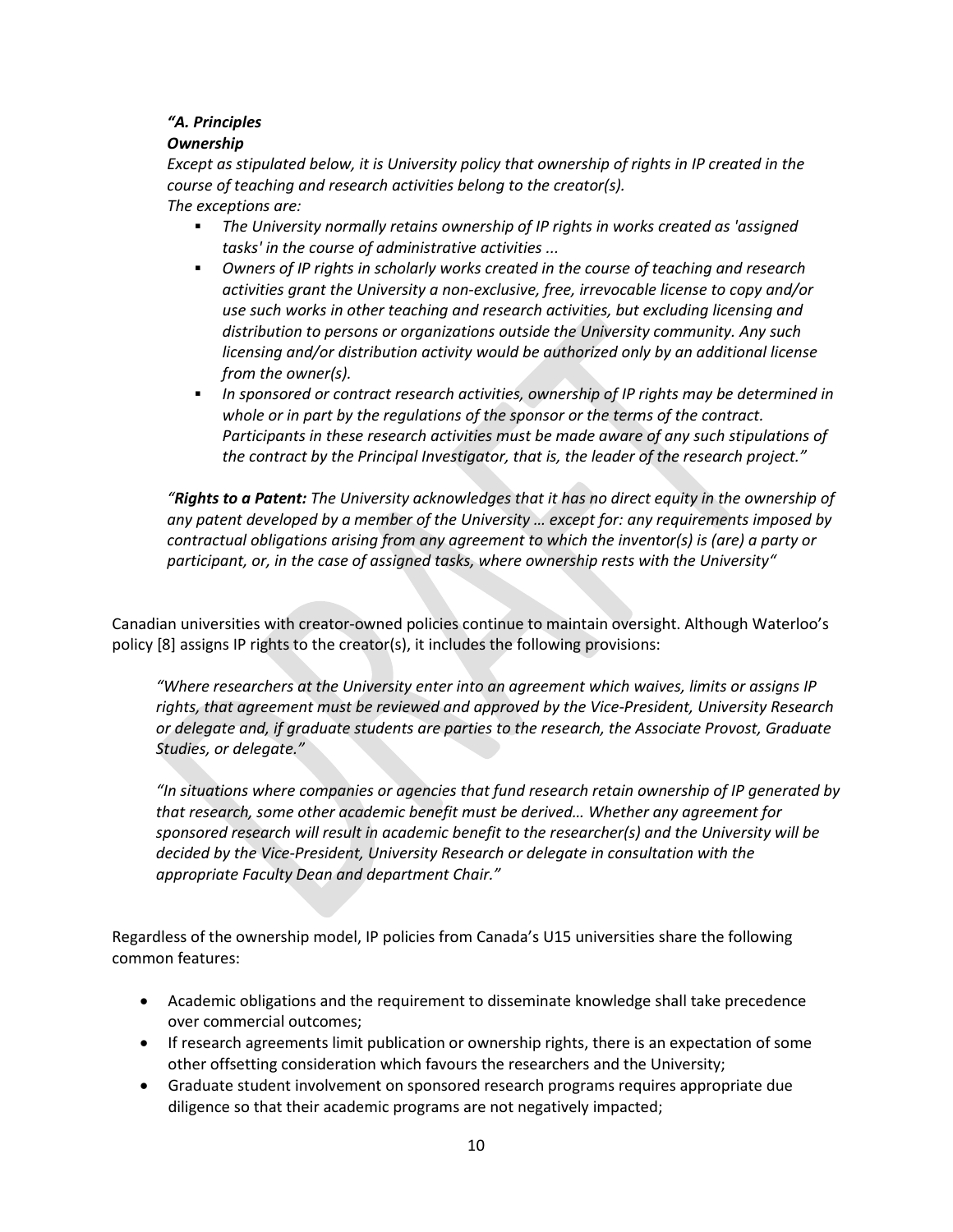- Support for the faculty member is required when commercializing;
- There is a fiduciary responsibility to share revenues between the creator(s) and the institution this responsibility exists regardless of who leads commercialization efforts, creator or institution;
- There must be full disclosure and transparency by faculty members with respect to independent, outside activity, and a requirement to ensure such activity is conducted in a manner that does not create a conflict of interest or conflict of commitment;
- If IP is assigned to the faculty member, the Institution retains a perpetual, royalty-free license to use the IP for academic purposes;
- The inventor should receive a reasonable share of net revenue from royalties; and
- Sponsored research agreements between the University and research sponsor will vary the IP ownership rights of the researchers.

Canadian universities with creator-owned policies offer an opportunity for the faculty member to pursue commercialization without using university-based services. While creator-owned policies imply greater input from the creator in determining the desired disposition of the IP, in the context of the treatment of IP in sponsored research agreements at Memorial, the practice has been to only enter into sponsored research agreements where the varying of IP rights from Memorial's policy is with the consent of the researchers.

**Based on a review of the literature and a thorough survey of Canadian IP policies, it is inconclusive which IP ownership model best facilitates innovation. What is clear however is that, for successful innovation outcomes to arise, faculty members must be engaged and motivated to participate in the process of knowledge transfer. The widely-held view from local stakeholders and the expectation within our university community is that a creator-owned model would contribute to a more dynamic innovation environment at Memorial.** 

### <span id="page-13-0"></span>**5.2 Impact of Intellectual Property Rights on Technology Transfer**

"Technology transfer is the process of transferring discoveries and innovations resulting from university research to the commercial sector…" [9].The commercialization of IP requires the participation of an industry partner. The partner can be a large multinational, an SME, a start-up, or a spin-off company.

**Major Funding Programs and IP Rights:** The trend in Canada, as seen through major funding programs, has been to allow greater flexibility in the transfer of IP from universities to industrial sponsors. For example, the NSERC Engage program requires that IP reside with the sponsor, and the NSERC Collaborative Research and Development program encourages flexibility in IP ownership rights. Such flexibility is balanced, however, with retained rights by the University to use IP for normal teaching and research purposes, rights to publish the research results, and a reversion of the assigned IP in the event that a partner fails to commercialize the IP. This trend supports the philosophy that commercial entities possess the industry networks and market knowledge required for successful commercialization. The Atlantic Canada Opportunities Agency (ACOA) and the Research and Development Corporation (RDC) of Newfoundland and Labrador also adhere to this philosophy.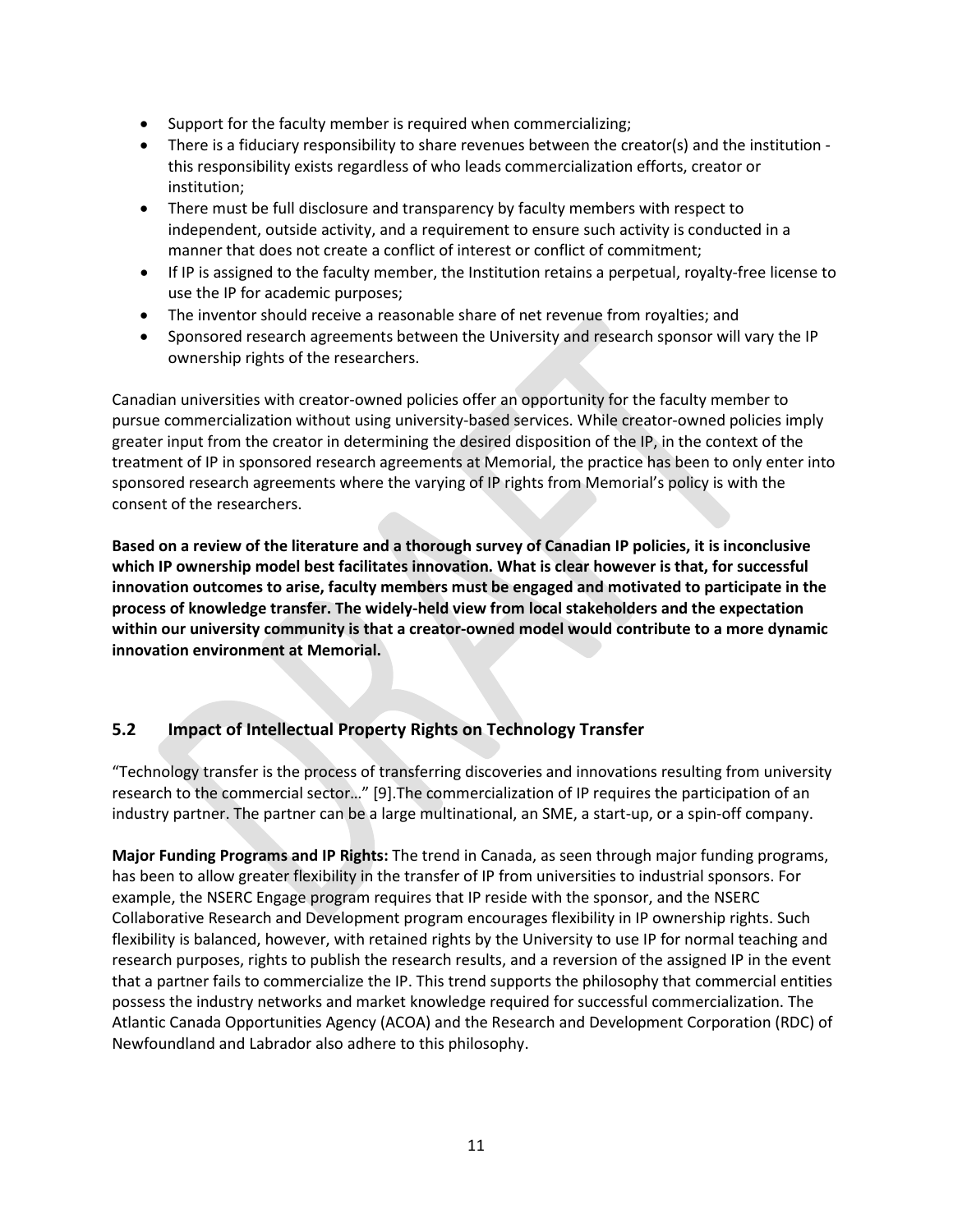**Industry-sponsored Research and IP Rights:** In the case of industry-sponsored research, the following examples describe situations where project IP rights may significantly influence the impact of a research program:

- Research programs that are aimed at developing standards require the support and involvement of many industry partners. In this situation, the faculty member would normally wish to retain ownership rights in project IP. When the researchers retain ownership, outcomes are disseminated through publication and conference presentations, and the whole sector benefits.
- Research that is aimed at developing compounds to help treat illness will only benefit society if it is accepted by a pharmaceutical manufacturer. To justify investment, the pharmaceutical company will require that the researcher has adequately protected the project IP.
- Research programs aimed at improving an existing industrial process or assisting in a product development may have only one industry partner who has significant interest in the research outcomes. The partner may provide existing IP to the program. If rights to use background IP are not secured, the sponsor may not be able to utilize the project IP. Additionally, if the research outcomes are accepted and implemented in a product development, the sponsor wishes to secure rights in the project IP that allows for continued developments.

Many strategies facilitate the dissemination or transfer of IP for the benefit of society at large. Likewise, appropriate strategies for managing IP rights vary. From the examples above, the influence of IP rights on maximizing the impact of a particular research program is highly dependent upon the nature of the research, previous investment by all parties and its potential beneficiaries. A policy that governs IP rights should permit flexibility in the context of sponsored research agreements between the University and a sponsor.

**Public Financing and the Creation of IP:** Research programs and the associated creation of IP are financed through a variety of channels. Faculty members often try to secure basic research grants from federal funding agencies and in Canada, the most fundamental, are those from the Tri-Agency. These programs fund a number of incremental "direct costs" of undertaking the research (i.e., stipends to students, cost of minor equipment, cost of materials, supplies and travel), and contribute at rate of ~28% to the "indirect costs" of the research (i.e., heat, light and other pre- and post-award administrative costs). These programs require the University to contribute the faculty member's time to the research project. Since the education of highly qualified personnel (i.e., research students) and the public dissemination of knowledge are the primary desired outcomes of the Tri-Agency funding programs, it is reasonable for the University to contribute the faculty time toward this shared education/advancement of knowledge objective. Faculty member salaries and basic infrastructure (buildings, laboratory space, computing networks and libraries) are normally funded through the general operating budget of the institution, which, at Memorial, is comprised of grants from the Government of Newfoundland and Labrador and from tuition fees paid by students.

There are many other national and international sources of revenue to support research, including government departments and agencies, non-profit or charitable organizations, and the private sector and industry. Each funding source may have a distinct set of criteria.

A well-developed research program normally benefits from a variety of funding sources, and these revenues may support dedicated technical and administrative staff, equipment purchases, laboratory expenses, consumables and graduate student stipends. In time, the investment in a given program, and the developed IP, becomes substantial. If a research outcome is such that IP protection through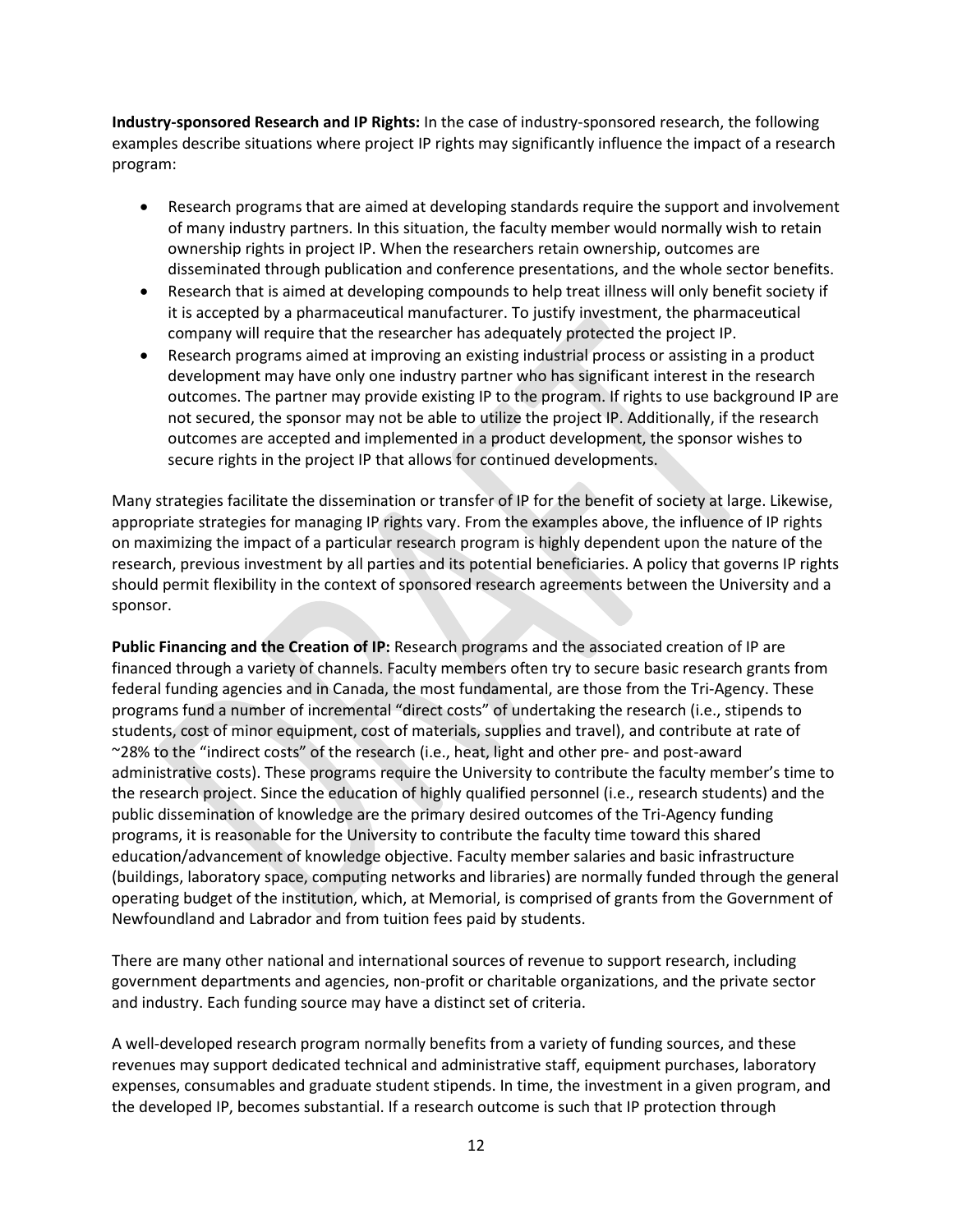patenting is desired, additional fixed costs arise. Similarly, if an industry partner or sponsor contributes IP to a research program, this IP may have required substantial investment by the partner and could potentially represent significant value and risk. Also, collaborations between universities and industry can provide leveraging opportunities which are mutually beneficial. Finally, valuable IP may be created with varying degree of contributions from public or private sources, and the university's policies and procedures must take into account the complexity of public funds potentially contributing to the generation of private wealth.

**IP Ownership Model and Business Processes:** The effect of the IP ownership model on business processes must also be considered. In situations where it is desirable to alter IP rights, for example a research contract with an industry partner, the ownership model may influence the process. For contract negotiation, the cleanest model is one where IP rights reside with the institution and any contractual agreement involving IP is between the industry partner and the University. In a "creatorowned" model, several options exist. To facilitate an agreement, the rights must either be assigned to the institution or there may be parallel agreements, one between the sponsor and the faculty member (and institution, where appropriate) to address IP considerations and one between the sponsor and the institution to address all other contractual terms. At Memorial, most IP is "jointly owned" between the University and the researcher(s) and collaborative agreements currently require assignment of rights from the researchers to the institution.

**Memorial IP Ownership:** Memorial has an established IP policy [10] and it is supported by several procedural documents. There are provisions for IP in the collective agreement with MUNFA as well as guidelines from the School of Graduate Studies. In addition, the Marine Institute has established practices for IP management. Currently there is some misalignment between these documents. Effective implementation of an IP management structure requires clearly articulated objectives and alignment between all governing policies and procedures.

Memorial, as a publically funded institution has the responsibility to exercise appropriate stewardship in the use of its resources. As well, faculty members have professional duties and responsibilities that include teaching, research and academic service. To fulfil their mandate, it is appropriate that faculty members have reasonable autonomy and that their research be self-directed. As the University and its members become increasingly engaged with other industry partners, the potential to transfer IP for commercial exploitation grows. IP may also be commercially exploited through the formation of spin-off companies and Memorial's researchers may be active participants in these spin-off companies. This is a positive outcome but association of Memorial researchers with a spin-off company, particularly if there is potential for ongoing research collaboration, may impact eligibility in future grant competitions and impact the relationship between the University and the company with respect to license or contract negotiations. These relationships must be managed in a manner that is both supportive of researchers and is transparent with respect to Memorial's role as a publically funded institution and with respect to the researchers who are involved in the spin-offs meeting their obligations to the University.

**Realizing Commercial Potential:** It is generally observed that universities are not well structured to develop the commercial potential of discoveries. It is also generally accepted that technology development is only one component of a successful venture. Industry partners are therefore required to help develop and maximize the economic value, and the conditions under which a particular technology is transferred can significantly impact the commercial success. There are a variety of options to facilitate successful technology transfer. IP can be licensed exclusively, non-exclusively, or by geographic region or by sector of application. It is also reasonable for some benefit to accrue to the creators and to the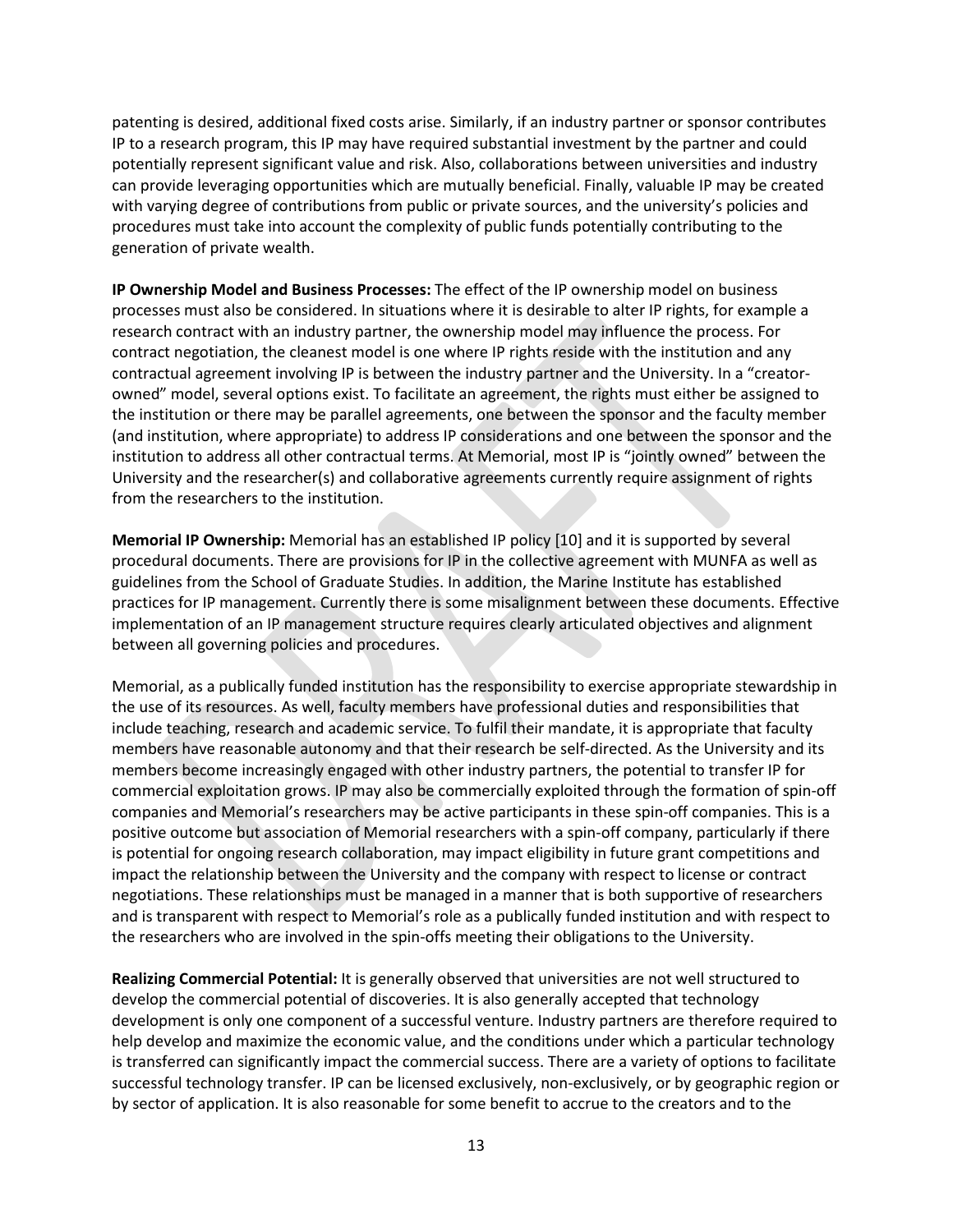University in respect to a commercial success associated with IP originating from university-based research. The University, reflecting the expectations of its major Federal research funding partner, requires that the IP created in the course of university-based research be available for future academic and research use within the University.

As seen above, there are many paths to commercialization and many ways in which value can be realized for a product or service. Additionally, the risk profile for the partners may vary with the technology or market sector, and the value may be associated with market readiness and the ability of the creator to offer ongoing technical support. A willingness to be flexible, provided the University's core mandate is maintained, will help optimize potential impact.

### <span id="page-16-0"></span>**6.0 A Culture of Innovation**

A successful innovation strategy must take a holistic approach to ensure that a culture of innovation becomes embedded in the fabric of the institution. Memorial is well positioned to influence the economic ecosystem of Newfoundland and Labrador and consultations, especially with external stakeholders, indicated that Memorial has an obligation to help facilitate a positive economic impact. Through its multiple campuses and faculties, and broad base of alumni, Memorial touches all parts of the Province and clearly has a special obligation to the people of Newfoundland and Labrador. Consultations also indicated that the community has high expectations of Memorial as pointed out by Emke and Best [11]:

*"Being the only university in the province raises the bar of responsibility".*

### <span id="page-16-1"></span>**6.1 Memorial's Internal Environment**

The Conference Board of Canada in its 2014 review of the Massachusetts Institute of Technology (MIT) innovation ecosystem [4] suggests that cross-pollination should be encouraged, and that an innovative culture can be taught, grown and cultivated. In this report, it was observed that:

*"Four strategic elements within MIT support the innovation ecosystem: intrapreneurship and entrepreneurship; courses and educational experiences; connections to the research engine; and collocated spaces. Each element relies upon two principles for its success – (1) that learning should be engaged and active and (2) that innovators should be collocated, "rubbing elbows" whenever possible."*

Hall et. al. [12] in "Opportunities and Strategies for Advancing Innovation in Newfoundland and Labrador" also highlighted the opportunity to improve curriculum to better educate and develop entrepreneurs, and repeated the observations that innovation can be taught:

*"MUN should offer training and develop courses related to innovation for all degree programs and consider postgraduate diplomas/masters programs in innovation"*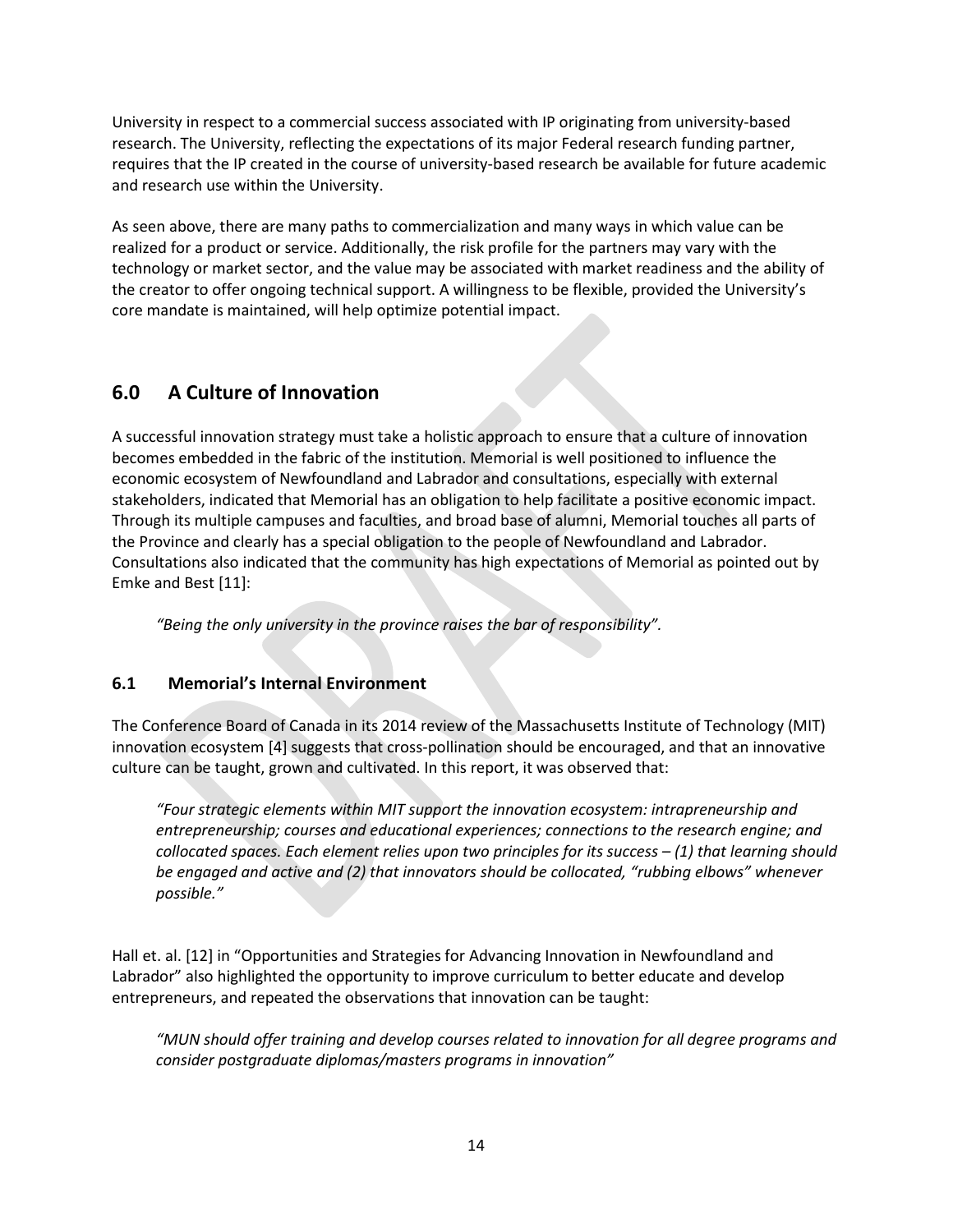These examples articulate the opportunity for Memorial to play a greater role in the economic ecosystem of Newfoundland and Labrador, and indicate that there are tangible actions that Memorial can take to improve entrepreneurship within the Province.

There are many examples of how universities embed innovation into their programming. For example, Rensselaer Polytechnic Institute places master's students from the Lally School of Management and Technology with campus researchers to identify commercialization pathways for laboratory discoveries [13]. Also, co-operative education, internships and experiential learning programs inherently build links with industry partners, government agencies and not-for-profit organizations, and therefore contribute to a culture of innovation. Memorial currently has a variety of nationally-recognized programs.

Memorial's multiple faculties and campuses provide excellent opportunities for developing crosspollinating opportunities through collaboration and curriculum development. For example, a recent initiative by the Faculty of Engineering and Applied Science in partnership with the Faculty of Business Administration to establish the Centre for Innovation, Entrepreneurship and Commercialization (CIETC) is an excellent example of academic units being proactive in developing a culture of innovation. As this initiative unfolds, the involvement of other Memorial faculties and campuses could fill innovation gaps. For example, "Currently 70% of total university transferred technology comes from life sciences..." [9].

The concept of "sandboxes" also speaks to creating common areas or multiuse labs that allow interactions between individuals from various disciplines. Creating a positive environment where good people have access to good facilities and the freedom to explore will enhance innovation.

Some members of Memorial's social sciences and humanities community have expressed an interest in initiatives that would support innovation related to tourism and cultural development. It should be noted that tourism development forms part of the Province's Innovation Strategy [14], and a recent proposal to consolidate Memorial's archives, if successful, will provide greater access for its researchers and potential collaborators.

Similar diversity forms part of the innovation culture at other universities. For example, Alto University in Finland has established four "factories" to facilitate collaboration, and one of the factories "the Alto Media Factory" is located in the School of Art, Design & Architecture [7].

Also, an editorial by Freedman [15], entitled "Canada needs new paradigm for research and innovation", suggests that Canada should:

"Create a research strategy to commercialize [its] vast service potential, in everything from computer games to business intelligence products. We desperately need a commercialization strategy for publically funded research in university social sciences, humanities, art and design."

**All of this suggests that, to maximize its impact, Memorial needs to encourage cross-disciplinary interactions and innovation-based curriculum development for all faculties and campuses.**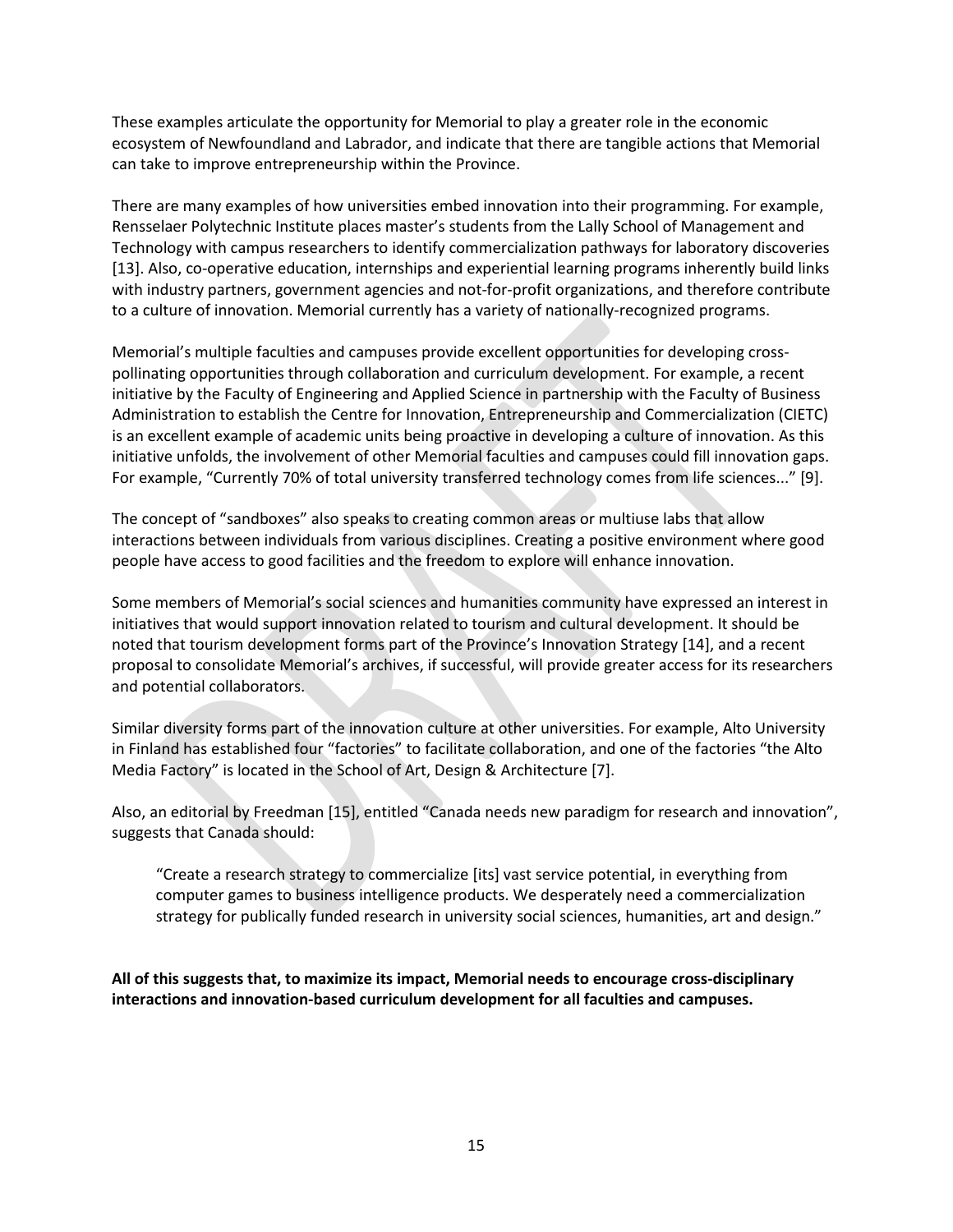#### <span id="page-18-0"></span>**6.2 Memorial and the External Environment**

The primary drivers in a commercial setting are fundamentally different than those in a university research environment. However, it must be recognized that there is great potential for win-win collaborations and these should be nurtured. There have been several situations at Memorial where personnel from an industry partner are collocated with the research teams and this is proving to create very positive outcomes.

**Collocation:** Collocation provides immediate insight into discoveries and helps to build long-term, trusting relationships between Memorial's researchers, and external research partners and sponsors. Recent examples include the American Bureau of Shipping (ABS) Harsh Environment Technology Centre (HETC) which led to a major AIF-funded research project (STePSS) and a further Shell-ABS supported project to develop commercial modelling/simulation software for use in ship design. Additionally, Memorial has enjoyed a number of years of very successful research collaboration and technology transfer with Virtual Marine Technology, a spin-off company from research in the Faculty of Engineering and Applied Science. Both of these examples highlight the benefits of collocating university researchers and research collaborators from outside of the University. Relationships of this nature help increase receptor capacity and facilitate technology transfer. Consultations suggested that improved collaborations with industry is an important indicator of success and collocating industry partners with research teams will support this goal.

**Requisites for Success in Collaborative Research**: Motivated faculty with the willingness to engage industry partners on collaborative research programs is an essential element to advancing innovation. Such engagement, however, must be accompanied by a) the desire on the part of faculty members to drive innovation, b) an understanding by faculty members of the expectations associated with innovation, and c) willingness by faculty members to carry out the research within a disciplined project management framework. This project management framework also needs to respect processes related to confidentiality, timely disclosure of research results and activities in support of commercialization not normally associated with curiosity-based, grant-funded research.

When engaged in collaborative research with industry partners, it should be recognized that the expectations of the industry partners include different outcomes than those normally associated with fundamental, curiosity-based research. Some faculty members thrive in an environment where their research programs align with the interests of an industry partner while others have established their academic reputation on fundamental research. For those who chose to build research programs with industry partners, achieving success requires that their work can demonstrate value for the partner and typically, the partner wishes to support research programs that can address current challenges. Faculty members engaged in collaborative research programs with industry partners should be prepared to accept the additional constraints posed by these programs. Although collaborative research with industry partners may provide an alternate source of funding, it must not be pursued as a replacement for a traditional grant unless the more stringent expectations can be managed.

However, participation in collaborative research or entrepreneurial activities must also enhance academic career progression. This may be challenging in some disciplines as innovation-oriented research will have different outcomes than publication-oriented research. With the appropriate framework and demonstrated success, the university will improve its ability to recruit faculty members with an interest in innovation and help nurture an interest among existing faculty members. Policies will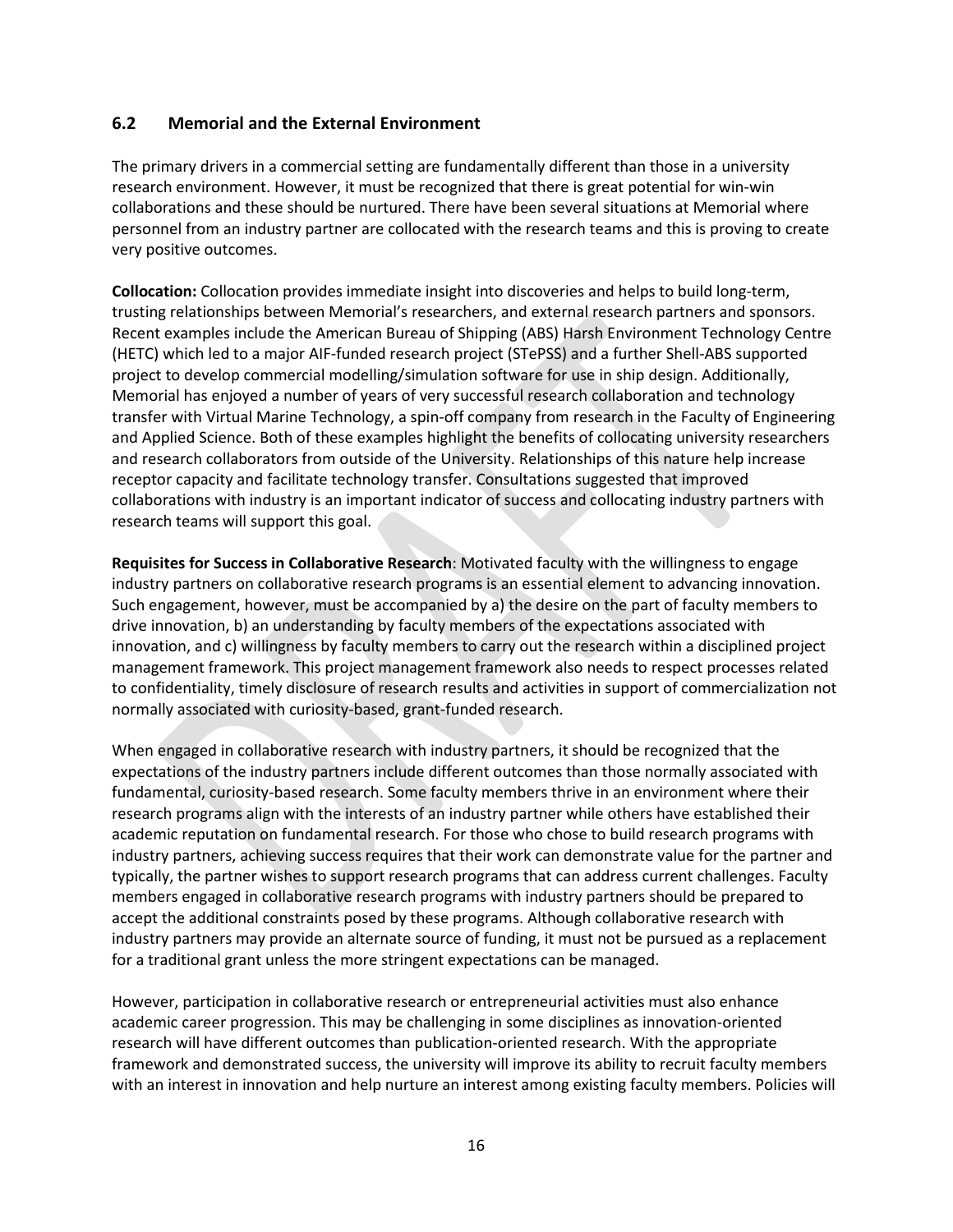also need to be clear and transparent so that faculty members can benefit from their participation with confidence that the fundamental obligations of teaching, research and service are not compromised.

**Stakeholder Expectations:** Memorial currently has a significant challenge in meeting the expectations of its many stakeholders. It is expected to promote economic diversification, provide incentives for its faculty members and create value for its external research partners. It is believed that increasing the quantity of successful collaborations with industry partners will generally improve overall performance and, when compared to other Canadian universities, there are opportunities for Memorial to experience meaningful improvements.

One such opportunity for improvement is related to the frequency of invention disclosures by faculty members and the research dollars required to facilitate each disclosure. Freedman analysed the inventiveness of Canadian universities and the results are presented in a report entitled "Which are Canada's Most Inventive Universities?"[16]. This analysis was based on 2010 data and used invention disclosures as a measure of inventiveness. The most inventive institutions produce approximately 0.1 invention disclosures per faculty member per year. When compared to research funding, the top universities required approximately \$1.75 million per disclosure. On average Canadian universities produced 0.048 disclosures per faculty member. Data for Memorial suggested 0.013 annual disclosures per faculty member and each disclosure required \$6.21 million in research funding. Disclosures alone do not necessarily result in patents, licenses or spin-offs but are a fundamental starting point for defining the number of successful transactions.

**There is a significant opportunity for Memorial to position itself as one of the most progressive and innovative environments in Canada. If Memorial aspires to be among the most innovative, the foregoing data suggests that its strategy should encourage actions that create early stimulus.** 

### <span id="page-19-0"></span>**7.0 Streamlined Business Processes Related to Innovation**

Response times can significantly impact the success of technology transfer, especially when a market window may have a finite life. The principle of "first to market" significantly influences value and timeliness is an essential element in ensuring that a commercial entity can maximize market potential. While efficient negotiation processes are required to help improve success rates, both the University and industry partners need to expedite internal processes for negotiation and approval of contracts. The need for Memorial to streamline its innovation business processes and improve customer service has been previously highlighted [17]. Additionally, recent consultations suggest that streamlining business processes and simplifying contract terms may improve timelines for negotiations and help create an environment that aligns with commercial expectations. As a result, ongoing efforts to improve internal service delivery in this regard should continue.

In regard to policies that impact the interaction with industry partners, consistency of application will improve confidence and help maintain long-term relationships. In particular, policies on intellectual property and indirect costs must be coherent, transparent, clearly communicated and applied consistently. Since discussions with industry partners often start with faculty members as the points of contact for Memorial, it is critical that faculty members who wish to engage in research activities with industry partners be familiar with policies related to matters such as intellectual property, contract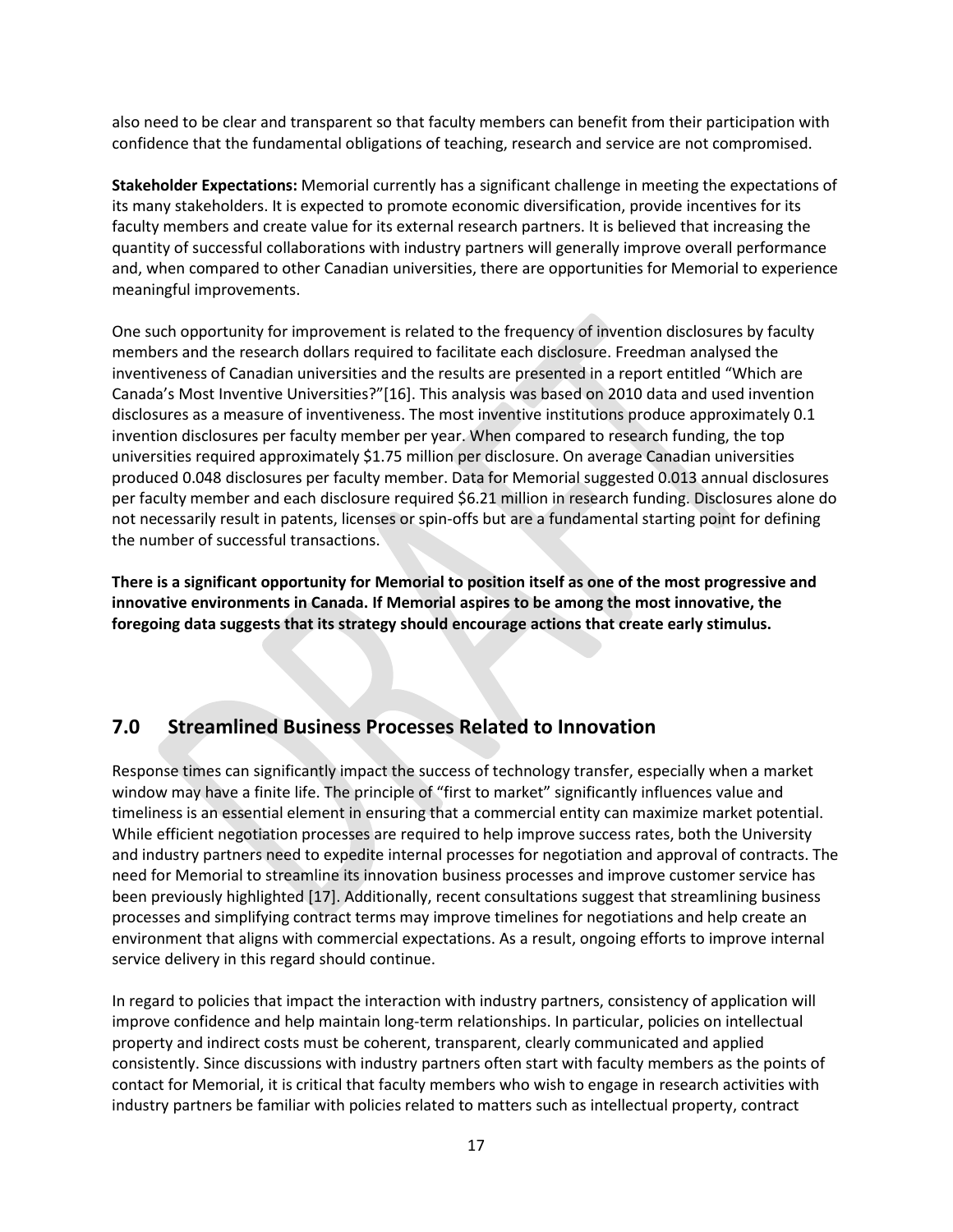administration and indirect costs and ensure that their early discussions with industry partners are consistent with such institutional policies. Furthermore, it is critical that faculty members engage appropriate offices of the University prior to engaging in any discussion or negotiation of contract terms and conditions, including the cost to the industry partners for the research or terms associated with access to intellectual property.

### <span id="page-20-0"></span>**8.0 Research Project Management**

There is a need for Memorial to enhance its ability to manage deliverables and intellectual property associated with industry-sponsored research programs. To ensure good return on investment, industry partners require that project deliverables and intellectual property be effectively managed. More particularly, industry partners frequently report that project success is tightly coupled to the project management capabilities of the individual Principal Investigator (PI) and the individuals employed within a project to carry out project management functions. Several stakeholders suggested that Memorial should develop core competencies in project management and implement a suitable institution-wide project management framework that would facilitate more effective collaboration with industry.

**The Current Situation:** At Memorial, there are a variety of approaches for managing research projects. Generally, a faculty member is the lead or principal investigator who assumes overall responsibility for project management, and for the deliverables. The faculty member may also be obliged, by the terms of a research agreement or University policy, to disclose discoveries and cooperate with commercialization activities. There is administrative support available within the faculties, and, if required (due to the complexity or scale of the project), dedicated staff can be hired. For some larger projects, centralized services are available through the Major Research Partnerships (MRP) unit which is currently with the Office of Research Grants and Contracts Services. Projects administered through MRP retain a dedicated project manager, and projects are managed centrally, with ultimate accountability to the Vice-President (Research). More service-oriented research and development projects in the Faculty of Engineering and Applied Science are managed through the Industrial Outreach Group (IOG) which holds a permit to practice from the Professional Engineers and Geoscientists of Newfoundland and Labrador and which has a standard, Memorial-approved contract for any projects carried out through the IOG. At the Marine Institute, applied research projects are managed through their specialized centres and typically projects retain a technical lead and project manager.

Much of the existing support for research projects is based on the administrative and project deliverable requirements of a traditional grant. In this structure, the faculty member's primary responsibility is ensuring the success of his/her graduate students and publishing research outcomes. Often, sponsored research agreements with industry partners have more stringent requirements and place significant contractual obligations on the University. Deliverables are clearly defined with expected outcomes, timelines and costs. In addition, obligations can include data security, prompt invention disclosures, background IP disclosure, review periods for any associated publications, and confidential examinations of associated theses.

A full understanding of such obligations by researchers is critical to the successful management of projects, and appropriate skills and supports are also necessary to facilitate effective project management.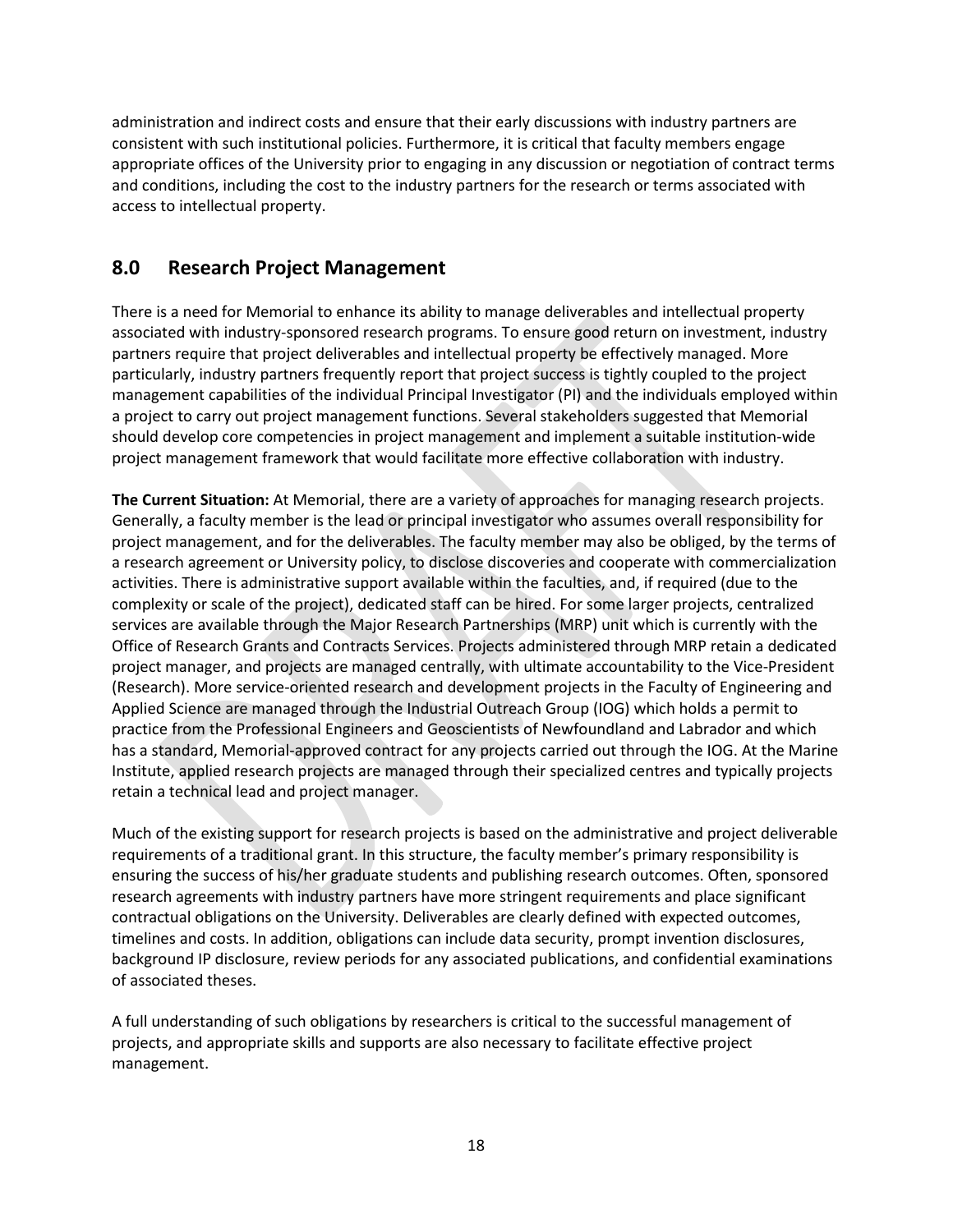**Enhancing Current Structures and Processes:** In a recent review of MRP's project management function, Belanger [18] suggests that the development of a university-wide project management framework, with common tools, would enhance consistency and provide greater support for the Principal Investigator (PI) in managing research projects within the PI's own faculty or school. A discussion paper by Bazan [19] recommends the creation of a standard Project Management Office. Such a Research Project Management Office (RPMO) would provide support to PIs for project definition, estimating, planning, monitoring, controlling and reporting of innovation deliverables, while actual project management and delivery would reside within the faculty or school under the PI's direct supervision, with full accountability to the dean.

Memorial should consider evolving the research project management function, currently offered through MRP, to a Research Project Management Office (RPMO) as described above. The RPMO should reflect the value of the project management profession and develop core competencies as well as common tools, methodologies and templates that can be generally available for all faculties and campuses. Additionally, the RPMO would retain a small complement of certified project managers who would be available to support projects when requested by the PI or administrative unit (i.e., faculty, school, campus). PIs engaged in collaborative research projects would be encouraged to use services of the RPMO. Additionally, the RPMO would be expected to function as a client service unit and establish key performance indicators to demonstrate added value. The RPMO should be innovation-driven and its responsibilities should include:

- Assisting with project proposals and scope definition along with identifying existing and differential resources;
- Developing detailed project plans including key milestones and deliverables;
- Identifying IP provisions such as confidentiality, data security and anticipated disclosures;
- Facilitating ongoing dialogue with Innovation Office to help maximize innovation outcomes and encourage timely disclosures and appropriate IP protection strategies; and
- <span id="page-21-0"></span>• Monitoring, controlling and reporting project status.

### **9.0 Industrial Liaison and Technology Transfer**

Historically, the Industrial Liaison Officer (ILO) and Technology Transfer Officer (TTO) functions were carried out on behalf of the Vice-President (Research) by a separately incorporated entity, the Genesis Group Inc., through its Genesis Research Division. Until August 2014, the Genesis Research Division acted as Memorial's agent for patenting and licensing of IP. It also fulfilled Memorial's obligations to the Springboard Atlantic partnership related to industrial liaison and technology transfer across universities in Atlantic Canada (i.e., in return for funding support). Because of the increasing range of innovationoriented research projects at Memorial, it was decided to bring the industrial liaison and technology transfer functions back into the University under the direction of the Vice-President (Research) where there could be better integration of these functions with Memorial's research activities.

The structure of an office (i.e., an Innovation Office) to support industrial liaison and technology transfer at Memorial will follow from the recommendation of the present report. The consultations highlighted the fact that the University needs to provide a range of integrated services to promote technology transfer and to ensure effective management of its IP, such as: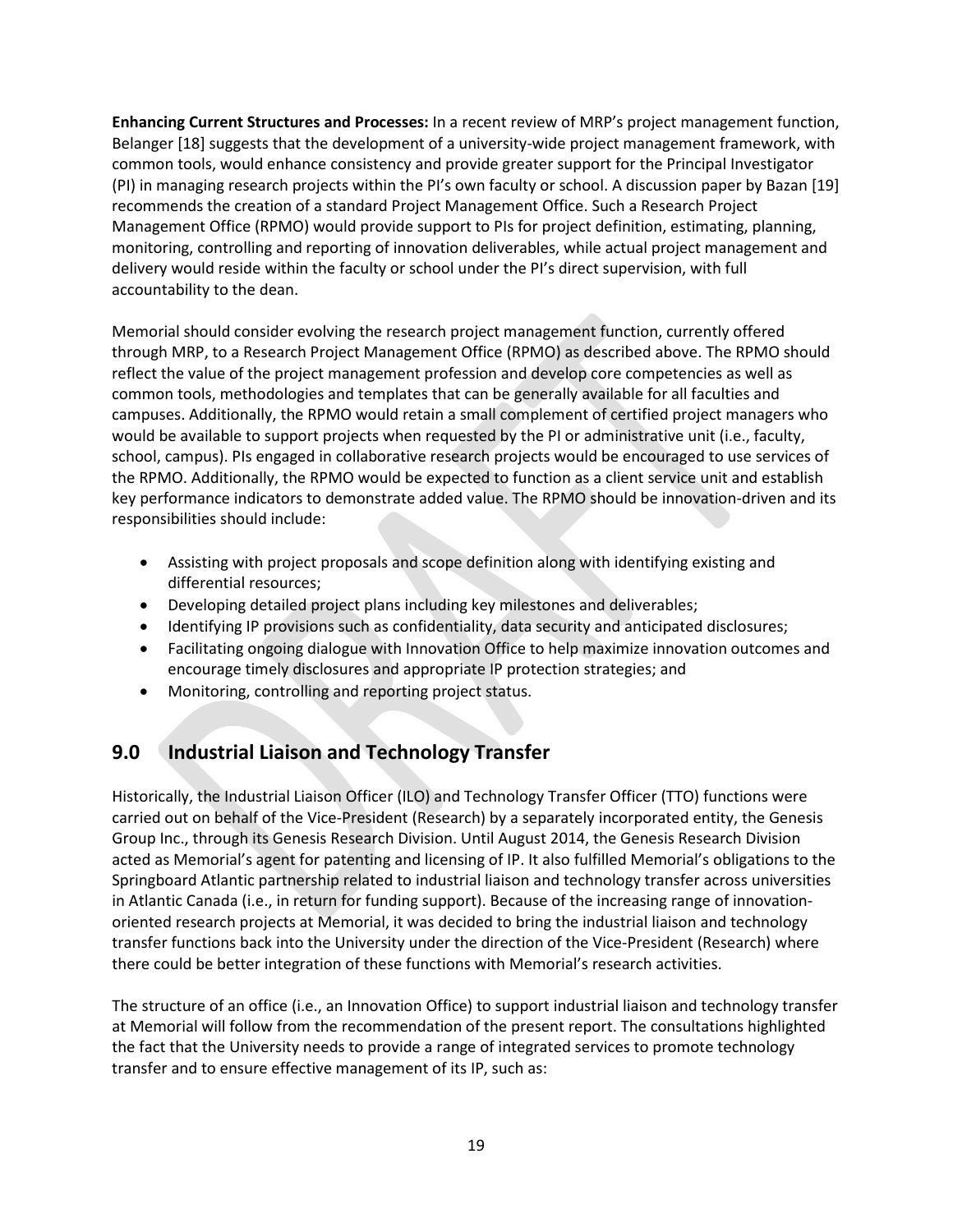- Assessing markets to identify potential delivery options, users and value of discoveries;
- Assessing innovations/inventions to validate claims and determine uniqueness and novelty;
- Selecting an appropriate IP protection strategy;
- Developing specific commercialization strategies for specific instances (i.e., license, sale, spin-off company) as an early step in the development of a research proposal;
- Ensuring collaborative agreements provide appropriate consideration when IP is a factor;
- Managing information related to patents, licenses, available technologies and other related records; and
- Offering training and information sessions related to IP protection and commercialization.

The delivery of these services requires highly competent, experienced individuals with specific knowledge of patenting processes and commercialization strategies, along with excellent market insight, extensive professional networks and a clear view of research activities. Given the breadth of research programs and of potential receptors, retaining subject matter experts for all disciplines and industry sectors is not practical and Memorial will need to establish appropriate partnerships with other institutions, service providers and industry partners. As well, confidence of faculty members will be enhanced if a proactive approach to identifying and promoting innovations is consistently applied.

An Innovation Office would operate at the interface between Memorial's research community and its industry partners. The effectiveness of this organization would have an immediate impact on the success of commercialization initiatives and on the institution's reputation. Given the many competing interests, clearly defined goals and objectives are paramount.

### <span id="page-22-0"></span>**10.0 The Way Forward**

Given the current dynamic economic environment of Newfoundland and Labrador, Memorial has the opportunity to become one of the most progressive and innovative universities in Canada. This will require significant effort for growing collaborative relationships with industry and to support technology transfers to local firms or spin-off companies. Exercising flexibility and demonstrating modest expectations will help increase the quantity of successful initiatives. To support these objectives, the University needs to:

- Foster a culture of innovation,
- Revise and implement its policies in support of innovation,
- Establish responsive business structures and processes, and
- Ensure adequate oversight and guidance of its innovative structures and processes.

Memorial can increase its contributions to economic diversification within the Province. Continued cooperation from Government, industry and the community will assist in maximizing the potential benefit. If Memorial truly aspires to find itself among the most innovative, actions to create early stimulus should be encouraged.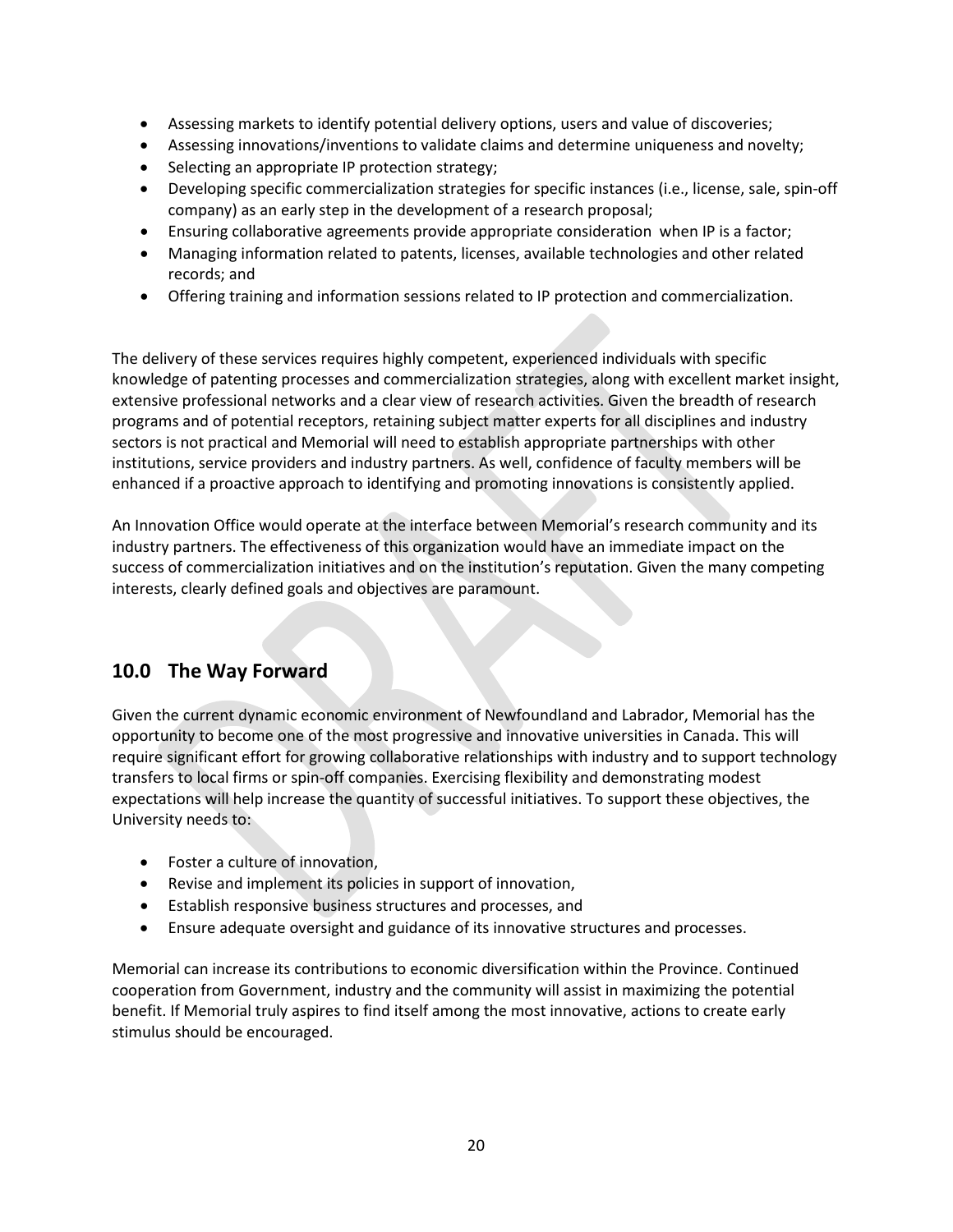#### <span id="page-23-0"></span>**10.1 Recommendation 1 - Foster a Culture of Innovation**

#### **Context**

There is an opportunity for Memorial to establish a culture of innovation and to imbed it within the fabric of the institution. The whole university community should be engaged and ideally, a culture of innovation should be apparent in the various faculties and campuses.

The project led by the Faculty of Engineering and Applied Science and the Faculty of Business Administration to establish the Centre for Innovation, Entrepreneurship and Commercialization (CIETC) is an excellent example of academic units being proactive in developing a culture of innovation. Joint faculty chairs, undergraduate curriculum, support for co-op programs, mentors and a student leadership team will help to create the next generation of entrepreneurs. Furthermore, similar initiatives should be considered for other faculties.

Collocation is fundamental for creating an environment that fosters innovation. Personnel from industry sponsors should be provided an opportunity to share spaces with research teams as this will enhance technology transfer and aid in the creation of long term, win-win relationships. In addition, receptor capacity may be improved if Memorial attracts international organizations to work within its research community. Shared spaces for students should also be considered, as a positive environment where students of varying disciplines, have access to good facilities and the freedom to explore will enhance innovation.

Programs such as Industrial Outreach in the Faculty of Engineering and Applied Science provide an opportunity for businesses to accesses its unique facilities and CREAIT offers access to its specialized scientific instruments through a fee for service structure. To simplify the interface with the University, a similar approach should be considered for other faculties.

A series of awards and recognition programs will help to demonstrate that innovation is valued and supported. Awards for students may create incentives for new graduates and help to highlight entrepreneurship as a career option. Additionally, faculty members must be motivated and willing to participate in initiatives that support innovation, technology transfer and commercialization. Participation in these activities should enhance the progression of an academic career.

Individuals interested in pursuing commercialization opportunities will require access to resources that aid in facilitating the process. Memorial should develop process documents, training materials and seminars to guide decision making. Topics should include IP protection, commercialization pathways, market assessment and technology readiness. These resources should be made available to faculty members, graduate students and others who may wish to participate.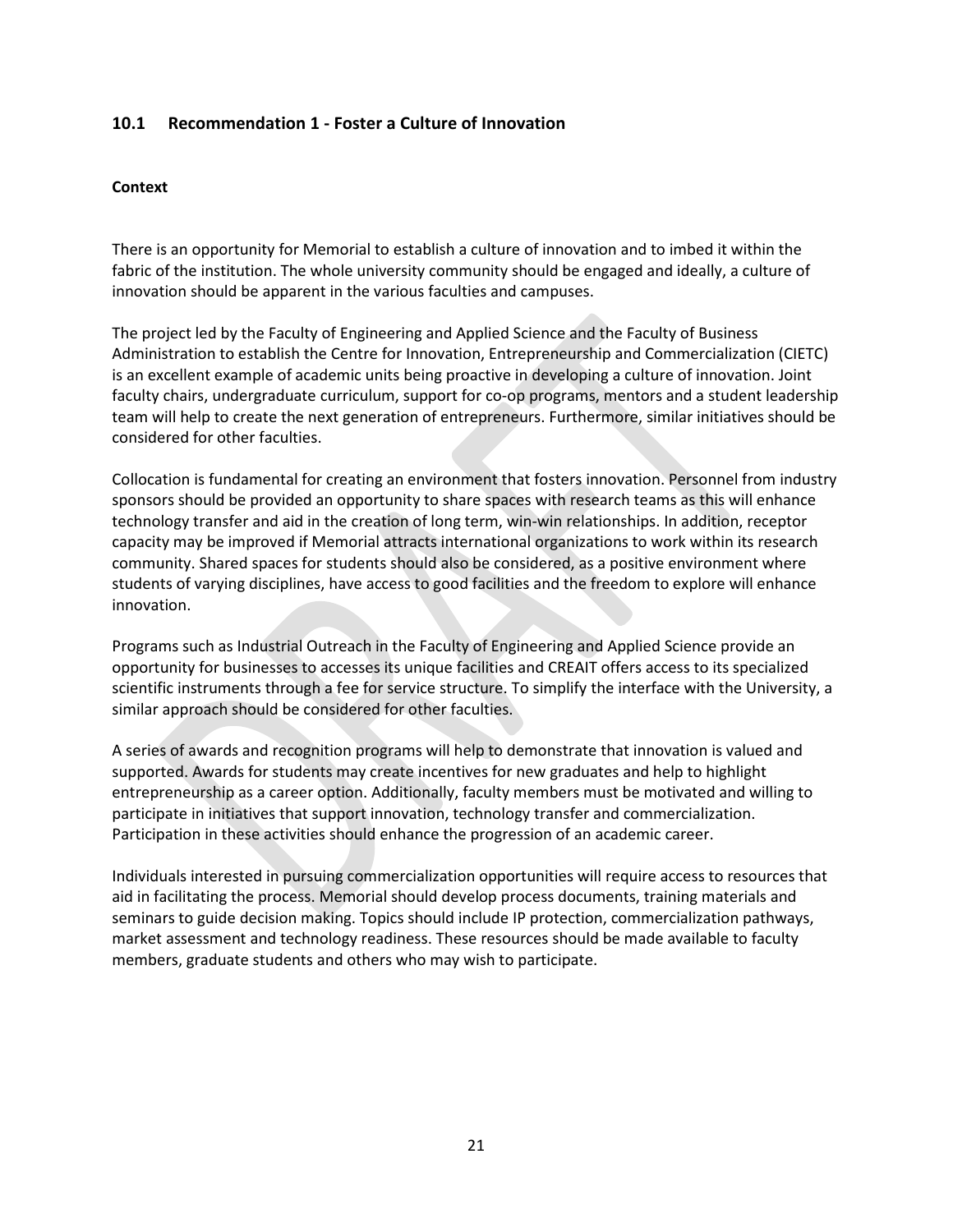#### **Actions:**

As a result, the following specific actions are recommended for fostering a culture of innovation:

- Provide resources that aid in facilitating the commercialization process. This shall include skilled advisors, process documents, training materials and seminars. These resources should be made available to faculty members, graduate students and all other interested employees.
- Recognize faculty member contributions towards innovation and commercialization so that participation in these activities enhances an academic career.
- Create a series of awards and recognition programs to demonstrate that innovation is valued and supported. Awards for students should highlight contributions to innovation, including entrepreneurship as a career option and the transfer of intellectual property to industry.
- Develop undergraduate and graduate curriculum to introduce students to innovation.
- Encourage collocation of personnel from industrial sponsors with research teams to help enhance technology transfer and create receptor capacity.
- Provide shared spaces with common tools and mentorship to encourage entrepreneurial students, of varying disciplines, to explore and innovate.
- Support innovation within the community by providing a mechanism for local businesses to access Memorial's infrastructure and resources.

#### **Champions**

Provost, Vice-President (Administration and Finance), Vice-President (Research), Vice-President (Grenfell), Vice-President (Marine Institute), Deans of Schools and Faculties

#### <span id="page-24-0"></span>**10.2 Recommendation 2 - Revise and Implement Policies to Support Innovation**

#### **Context**

Policies related to intellectual property are fundamental in promoting innovation. Memorial's IP policy is described in several documents, including: a general policy entitled "Intellectual Property", the collective agreement with MUNFA, guidelines from the School of Graduate Studies and established practices at the Marine Institute. Some misalignment currently exists between these documents. Also, IP rights of students, especially graduate students involved in large or long-term research programs require greater clarification. All documents that define the IP policy framework should be aligned and inclusive of all members of the University and supportive of Memorial's vision and core mandate.

Motivated, engaged faculty are essential for the advancement of innovation. It is believed that creatorowned IP policies would further encourage faculty participation in commercialization activities. As a result, Memorial should consider a creator-owned model for IP that respects the following principles:

- Academic obligations and the requirement to disseminate knowledge should be preserved regardless of commercial outcomes to be achieved from the research;
- If research agreements limit publication rights or alter IP ownership rights, there should be some other offsetting consideration which favours the researchers and the University;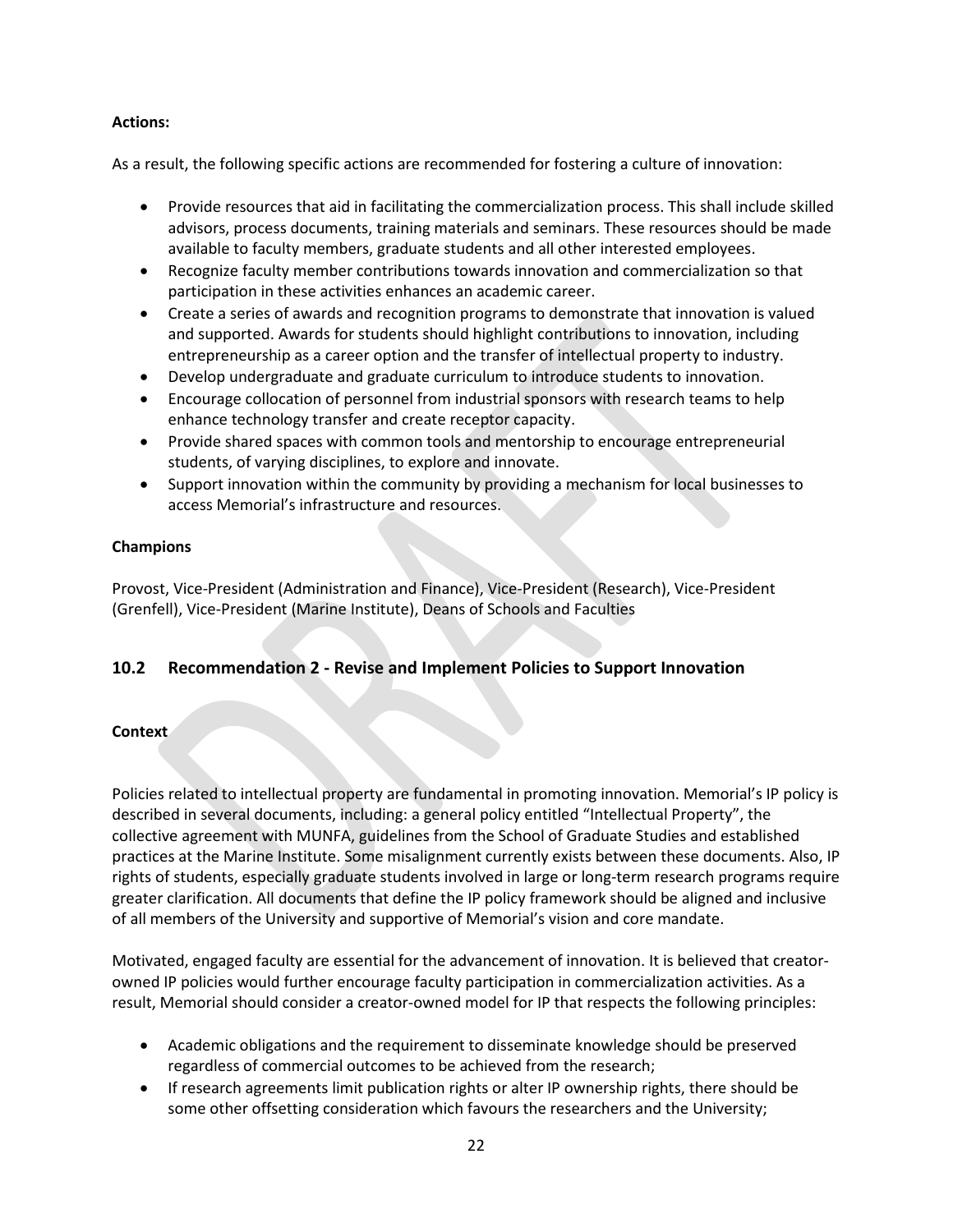- Graduate student involvement on sponsored research programs requires appropriate due diligence so that their academic programs are not negatively impacted;
- Support for the researchers is required when commercializing;
- There is a fiduciary responsibility to share revenues between the creator(s) and the institution this responsibility exists regardless of who leads commercialization efforts, creator or institution;
- There must be full disclosure and transparency by researchers with respect to independent, outside activity, and a requirement to ensure such activity is conducted in a manner that does not create a conflict of interest or conflict of commitment;
- If IP is assigned to the researcher, the Institution retains perpetual, royalty free license to use IP for academic purposes;
- The inventor should receive a reasonable share of net revenue from royalties;
- The University's share of net royalties should be reasonably distributed between 1) the Vice-President (Research), 2) the academic unit (faculty, school or campus), and 3) the department (if applicable);
- There should be a mechanism to determine the sharing of ownership of IP arising from projects involving multiple researchers and for which there is joint-IP; and
- Sponsored research agreements between the University and research sponsor may vary the IP ownership rights of the researchers.

Technology transfer through the formation of spin-off companies represents a positive outcome but the association of Memorial researchers with a spin-off company, particularly if there is potential for ongoing research collaboration, may impact eligibility in future grant competitions and affect the relationship between the University and the company with respect to license or contract negotiations. These relationships must be managed in a manner that is both supportive of researchers and is transparent with respect to Memorial's role as a publically funded institution and with respect to the researchers who are involved in the spin-offs meeting their obligations to the University.

Memorial must carefully examine contractual terms associated with collaborative agreements, and exercise flexibility when economic development and technology transfer can be enhanced. Industry sponsors should have a variety of options for accessing IP including licensing (exclusive, non-exclusively, or by region) or assignment. Contractual terms should give consideration to the core mandate of the University, total investment by all parties, interests of the beneficiaries, subsequent academic benefit and guidance of the creator(s). The University should also include consideration for, market readiness, requirement for ongoing technical support and the potential impact on economic diversification, particularly for Newfoundland and Labrador based SME's and spin-off companies.

To develop sustainable productive relationships with industry, Memorial should establish mechanisms to ensure that policies are effectively implemented, well understood, and consistently applied.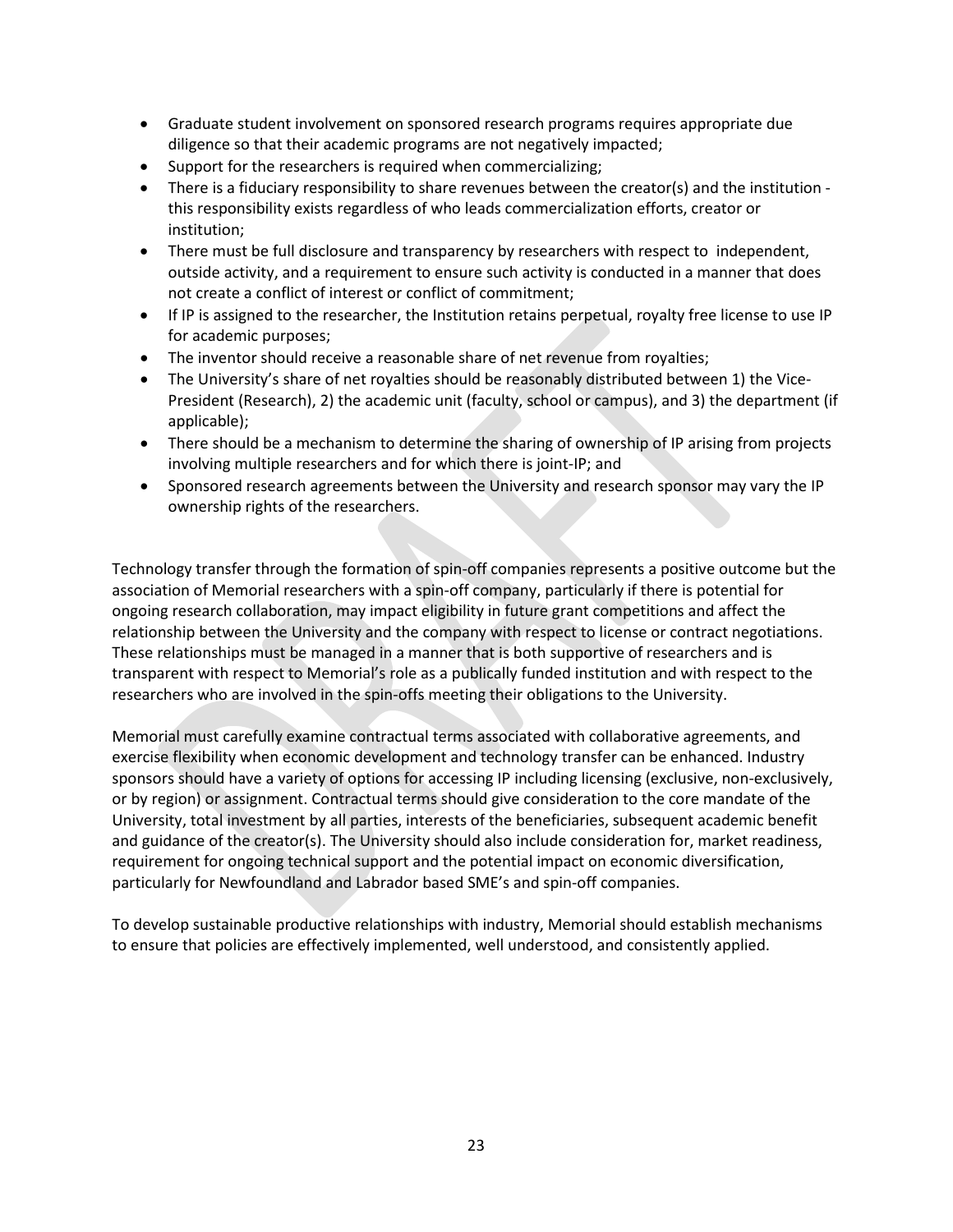#### **Actions**

In summary, the following innovation-related initiatives are recommended related to policy, conflict of interest, contracts and procedures:

- Consider evolving to a creator-owned model for IP
- Review and revise all Memorial University policies related to intellectual property to establish alignment between all supporting documents;
- Ensure clearly articulated and transparent conflict of interest and conflict of commitment policies and procedures so that faculty can participate in commercialization activities with confidence that the fundamental obligations of teaching, research and service are maintained. The University should develop a framework that ensures relationships of this nature are supported and effectively managed;
- Carefully examine contractual terms associated with collaborative agreements and exercising flexibility when economic development and technology transfer can be enhanced; and
- Establish mechanisms to ensure that policies are effectively implemented, well understood, and consistently applied.

#### **Champions**

Vice-President (Research), Faculty Relations, Vice-President (Administration and Finance)

#### <span id="page-26-0"></span>**10.3 Recommendation 3 - Establish Responsive Business Structures and Processes**

#### **Context**

Efficient business processes and a supportive organizational structure are required to ensure that industry sponsors recognize value and can consistently engage the University. The institution should create appropriate structures to support all aspects of the process from initial stages of project proposal development through to the implementation of a commercialization strategy. A focus on client service must be evident at all stages of the process.

Project management competencies are essential in building confidence with industry sponsors. Memorial should consider establishing a Research Project Management Office (RPMO) and common tools. Where necessary, principal investigators could receive training on tools and methodologies. The RPMO would be expected to function as a client service unit and establish key performance indicators to demonstrate added value.

The technology transfer / industry liaison function should be re-established through an Innovation Office with a compliment of experienced professionals. Its Director should have an appropriate reporting relationship within the Office of the Vice-President (Research) and the Innovation Office should be responsible for: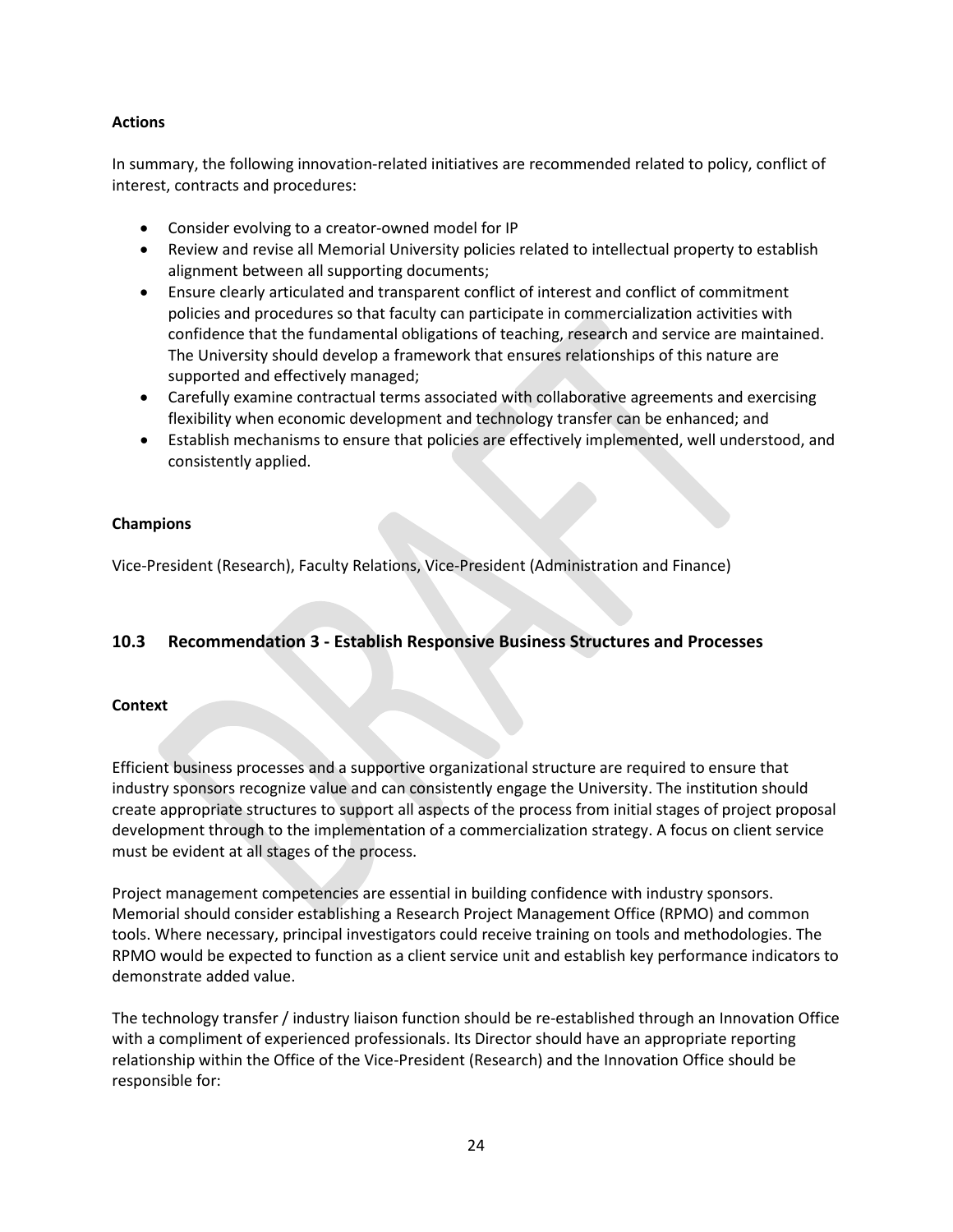- Assessing markets to identify potential delivery options, users and value of discoveries;
- Assessing innovations/inventions to validate claims and determine uniqueness and novelty;
- Evaluating sector-specific innovation strategies;
- Selecting an appropriate IP protection strategy;
- Developing specific commercialization strategies for specific instances (i.e., license, sale, spin-off company) as an early step in the development of a research proposal;
- Ensuring collaborative agreements include appropriate language related to IP;
- Managing information related to patents, licenses, available technologies and other related records; and
- Offering training and information sessions related to IP protection and commercialization.

Delivery of these services requires highly competent, experienced individuals with knowledge of the patenting process and commercialization strategies along with excellent market insight, extensive professional networks and a clear view of research activities. Thorough analysis of commercialization strategies will require the assistance of professionals from external organizations as well as partnerships with other universities. Additionally, adequate funding for this organization will reduce the reliance on immediate revenue generation to offset operating costs. In return, longer term strategic goals aimed at increasing economic diversification may be pursued.

#### **Actions**

The following actions are intended to help establish responsive business structures and processes:

- Assign responsibility for innovation to an Associate Vice-President;
- Establish an Innovation Office, define responsibilities, develop supporting resources recruit professional staff;
- Establishing a Research Project Management Office (RPMO); and
- Continue business process improvements to gain enhanced client service.

#### **Champions:**

Vice-President (Research), Vice-President (Administration and Finance)

### <span id="page-27-0"></span>**10.4 Recommendation 4 - Provide Adequate Oversight and Guidance**

Implementation and ongoing oversight of this strategy should be guided by an advisory committee. This committee should be comprised of representatives of Memorial's research and academic communities, the Government of Newfoundland and Labrador, funding agencies, Genesis, the Ocean Technology Cluster, the oil and gas industry, and other Provincial technology-based industries. Its initial function shall be to guide the development of a detailed action plan and then oversee its implementation.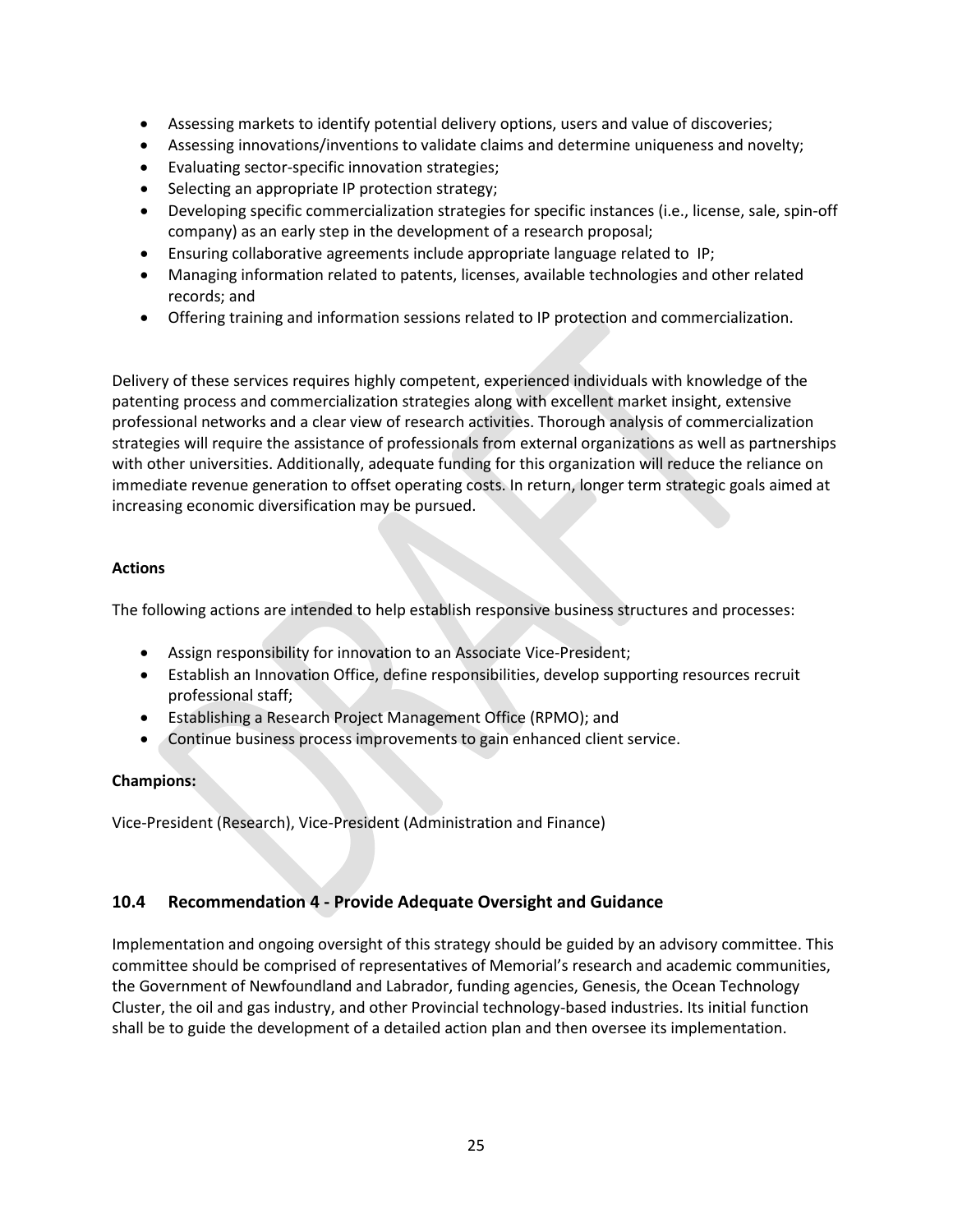It is also expected that the advisory committee will monitor ongoing performance and recommend revisions to this strategy as necessary. The committee should also establish key performance indicators based on the following measures of success [20]:

- Quantity and dollar value of research partnerships and research chairs;
- Ratio of sponsored research to the university's operating revenue;
- Ratio of the number of spin-off businesses, business revenue, and jobs resulting from University outcomes, to the number of graduates;
- Quantity of invention disclosures, patents and licenses to the number of faculty members;
- Quantity and value of commissioned works of artistic creation; and
- Ratio of invention disclosure to revenue from research grants.

#### **Actions**

To provide continued guidance and oversight it is recommended that Memorial:

- Establish an Innovation Advisory Committee comprised of business leaders and Memorial's research and academic communities; and
- Establish and monitor key performance indicators.

#### **Champions**

Provost, Vice-President (Research), Vice-President (Grenfell), Vice-President (Marine Institute), Deans of Schools and Faculties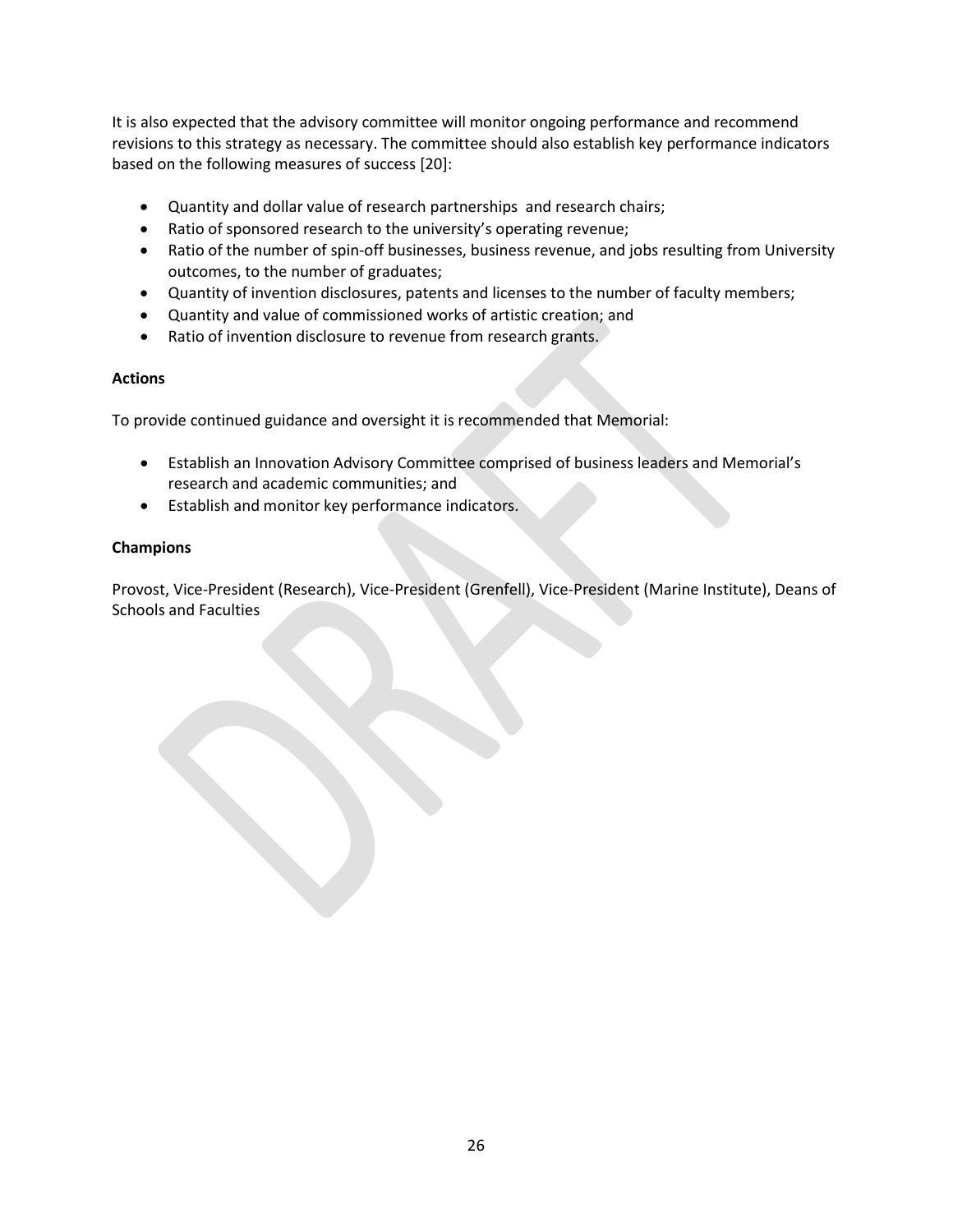### <span id="page-29-0"></span>**References**

[1] Watt, D. Who Dimmed the Lights? Canada's Declining Global Competitiveness Ranking. Ottawa: The Conference Board of Canada, 2012.

[2] Natural Sciences and Engineering Research Council. Policy on Intellectual Property. Ottawa Ontario, March 16th 2009, [accessed March 23, 2015]. http://www.nserc-crsng.gc.ca/NSERC-CRSNG/Policies-Politiques/ip-pi\_eng.asp

[3] Axonova, L. U.S. Academic Technology Transfer Models: Traditional, Experimental and Hypothetical. Les Nouvelles. June 2012. 125-137.

[4] Dimick, Sarah. Driving Creativity and Commercialization: Innovation by Design. Ottawa: The Conference Board of Canada, 2014.

[5] Government of Canada. Indirect Cost Program, Briefing Report to the Minister. Ottawa, Ontario, Canada, 2006 [accessed June 1, 2015]. http://www.indirectcosts.gc.ca/publications/Brief06-eng.pdf

[6] Tantiyaswasdikul, K. Intellectual Property Rights and University Technology Transfer Output in Canadian Universities, Review of Integrative Business & Economics Research. 2013. Vol 2(2): 467-482.

[7] Crelinsten, J., Barber, D. Design and Positioning of an Innovation, Entrepreneurship and Technology Commercialization Centre, International Comparators Interim Report. The Impact Group. April 2014.

[8] University of Waterloo. Policy 73 – Intellectual Policy Rights. Waterloo Ontario, June 29, 2000 [accessed March 23, 2015].

https://uwaterloo.ca/secretariat-general-counsel/policies-procedures-guidelines/policy-73-intellectualproperty-rights

[9] Bastani, B., Mintarno, E., Fernendez, D. Technology Transfer: Licensing Intellectual Property from Universities to Industry. Angel Investor News. 2015 [accessed 2015 March 12] http://angelinvestornews.com/ART\_TT.htm

[10] Memorial University of Newfoundland. Intellectual Property. St. John's Newfoundland, March 10, 2015, [accessed March 23, 2015] http://www.mun.ca/policy/site/policy.php?id=280

[11] Emke, I., Best, A. Rural and Regional Development. Harris Centre at Memorial University of Newfoundland and Labrador. 2014.

[12] Hall, H., Walsh, J., Vodden, K. and Greenwood, R. Challenges, Opportunities and Strategies for Advancing Innovation in Newfoundland and Labrador. Harris Centre at Memorial University, St. John's Newfoundland and Labrador. 2014.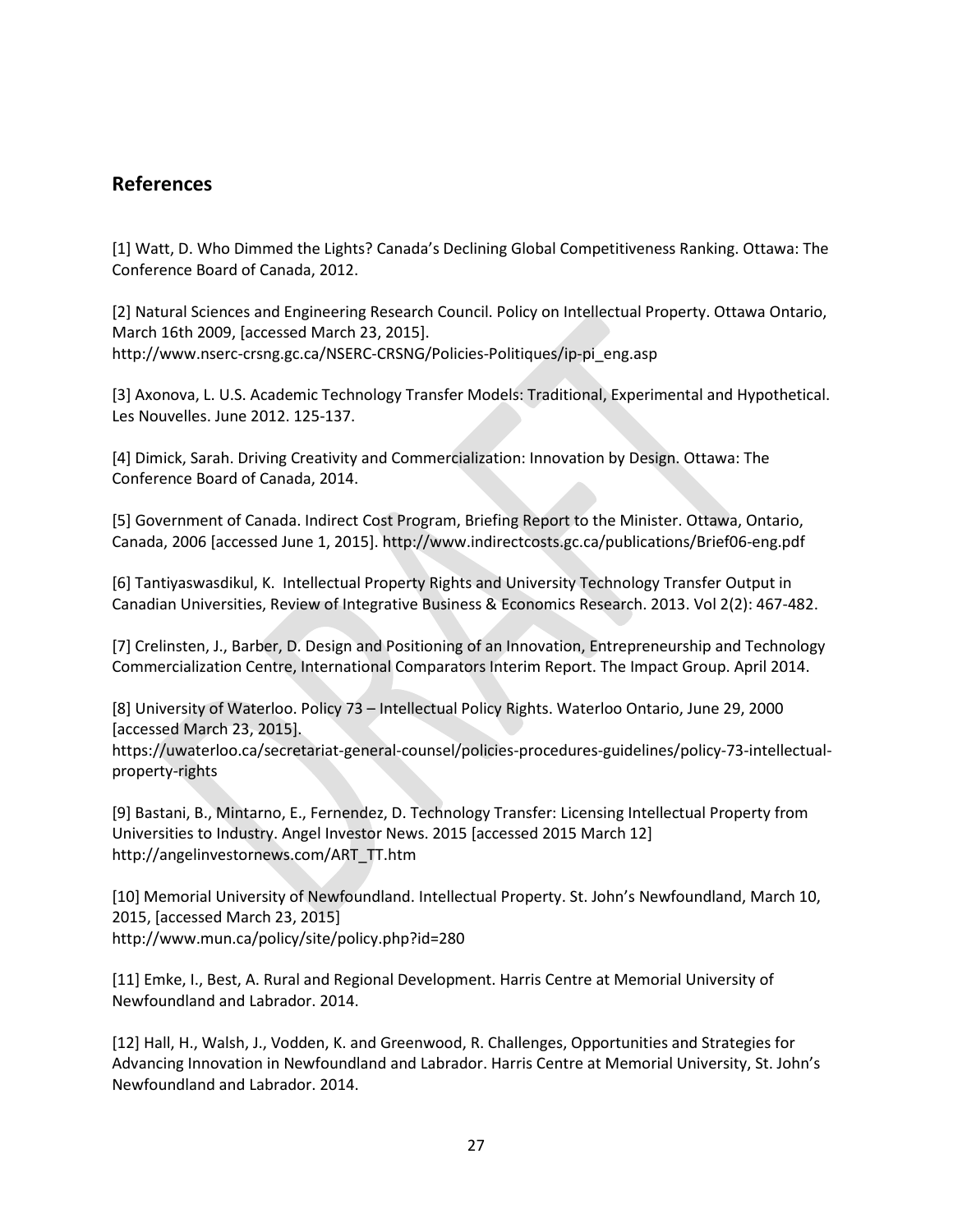[13] Inside Rensselaer. Lally School Masters' Scholars Learn Commercialization Pathways. Division of Strategic Communications and External Relations, Rensselaer Polytechnic Institute. 2014 [accessed October 29th, 2014].

http://www.insiderensselaer.com/lally-school-masters-scholars-learn-commercialization-pathways/

[14] Government of Newfoundland and Labrador. Innovation Newfoundland and Labrador: A Blueprint for Prosperity. St. John's, Newfoundland. March 2006.

[15] Freedman, R. Canada needs new paradigm for research and innovation. The Impact Group. 2009, [accessed April 22, 2015] http://www.impactg.com/index.php?headline=80

[16] Freedman, R. Which are Canada's Most Inventive Universities? The Impact Group. 2012. http://www.impactg.com/pdf/identifyingcanadasmostinventiveuniversities.pdf

[17] Meaney, R. Review of Grant and Contract Support Services within Memorial University's Vice-President (Research) Portfolio. Memorial University of Newfoundland and Labrador, November 2013.

[18] Belanger, D. MRP Intellectual Property & Commercialization Process Improvement Project, Discovery Report. Memorial University of Newfoundland and Labrador, January 2015.

[19] Bazan, C. Constituting a Project Management Office (PMO) at Memorial University of Newfoundland a Value Proposition. 2014.

[20] Marceau, Richard J. The Canadian University Business Primer. St. John's Newfoundland and Labrador: Memorial University Libraries; 2014.

[21] The Conference Board of Canada, 255 Smyth Road, Ottawa ON K1H 8M7 Canada [accessed April 22, 2015].

http://www.conferenceboard.ca/networks/cic/default.aspx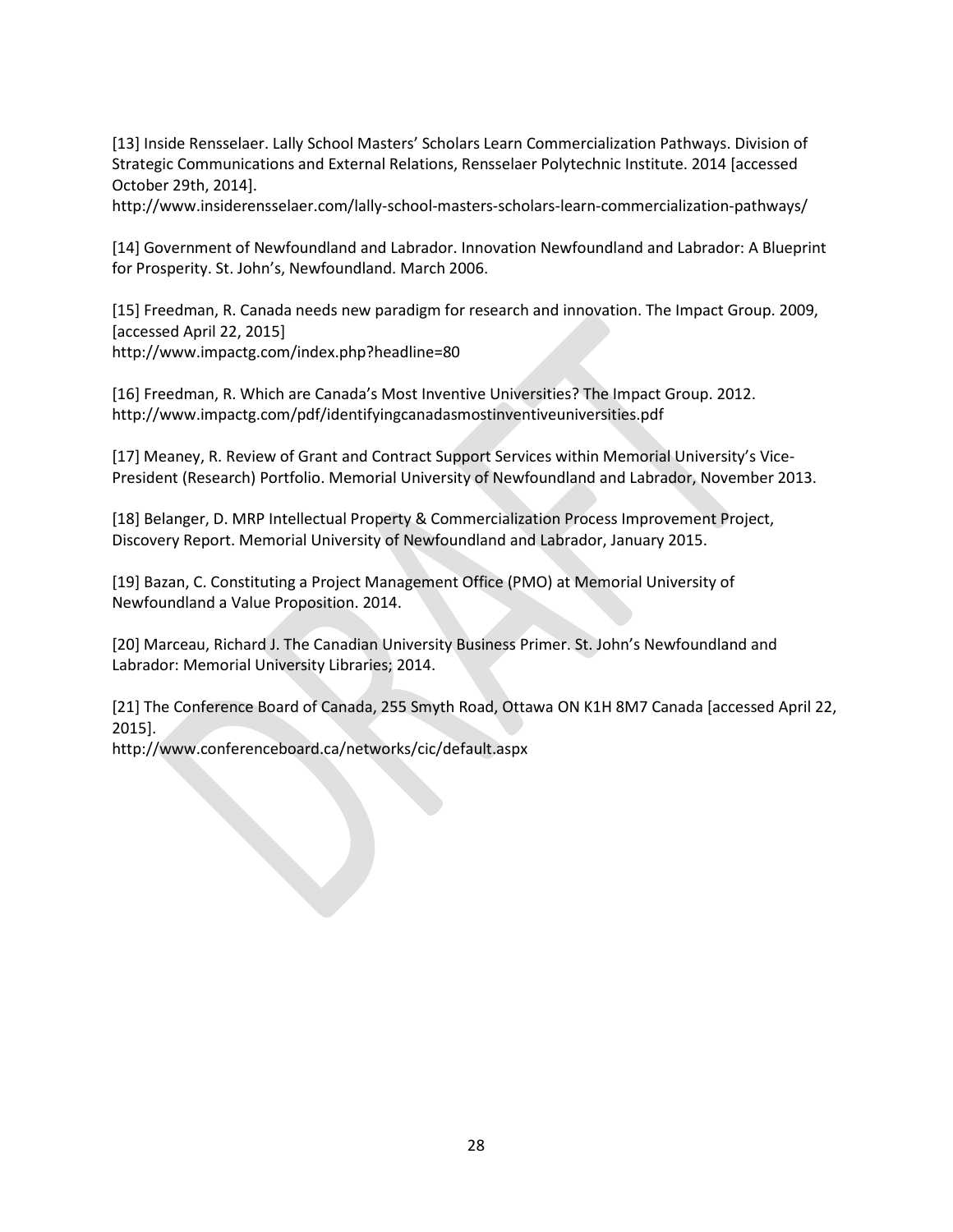### <span id="page-31-0"></span>**Glossary of Terms**

- **Industry Partner:** A private sector company or commercial entity that has made a financial, in-kind or other meaningful contribution to a research project.
- **Intellectual Property (IP):** All data, information, materials, concepts, know-how, formulae, inventions, improvements, industrial designs, processes, patterns, machines, manufactures, compositions of matter, compilations of information or data, technology, technical information, software, code of all types, layouts, interfaces, applications, tools, databases and database layouts, works (including without limitation all literary, artistic, pictorial, graphic, musical, dramatic and audio-visual works) and all compilations thereof, developments, trade secrets, integrated circuit topographies and integrated circuit topography products, plant varieties, domain names, prototypes, specifications and all other intellectual and industrial property, whether or not registrable or the subject of applications for registration.
- **Innovation:** A process through which economic or social value is extracted from knowledge—through the creation, diffusion, and transformation of ideas—to produce new or improved products, services, or processes[21].
- **Principal Investigator:** The researcher who leads a proposal submitted by the University for external funding and who agrees to undertaking the research in accordance with the terms of the Research Contract.
- **Researcher**: Any individual who is involved in the intellectual direction, control and/or conduct of the research activity. This individual may be a faculty member (including sessional appointments), visiting scholar, adjunct, emeritus, honorary research professor, or executive in residence. The individual could also be a student in an undergraduate, graduate or postgraduate program, staff member, or a community or industrial partner.
- **Sponsor:** Any funding agency, non-profit organization, private sector company or entity that makes a financial or in-kind contribution to a research project.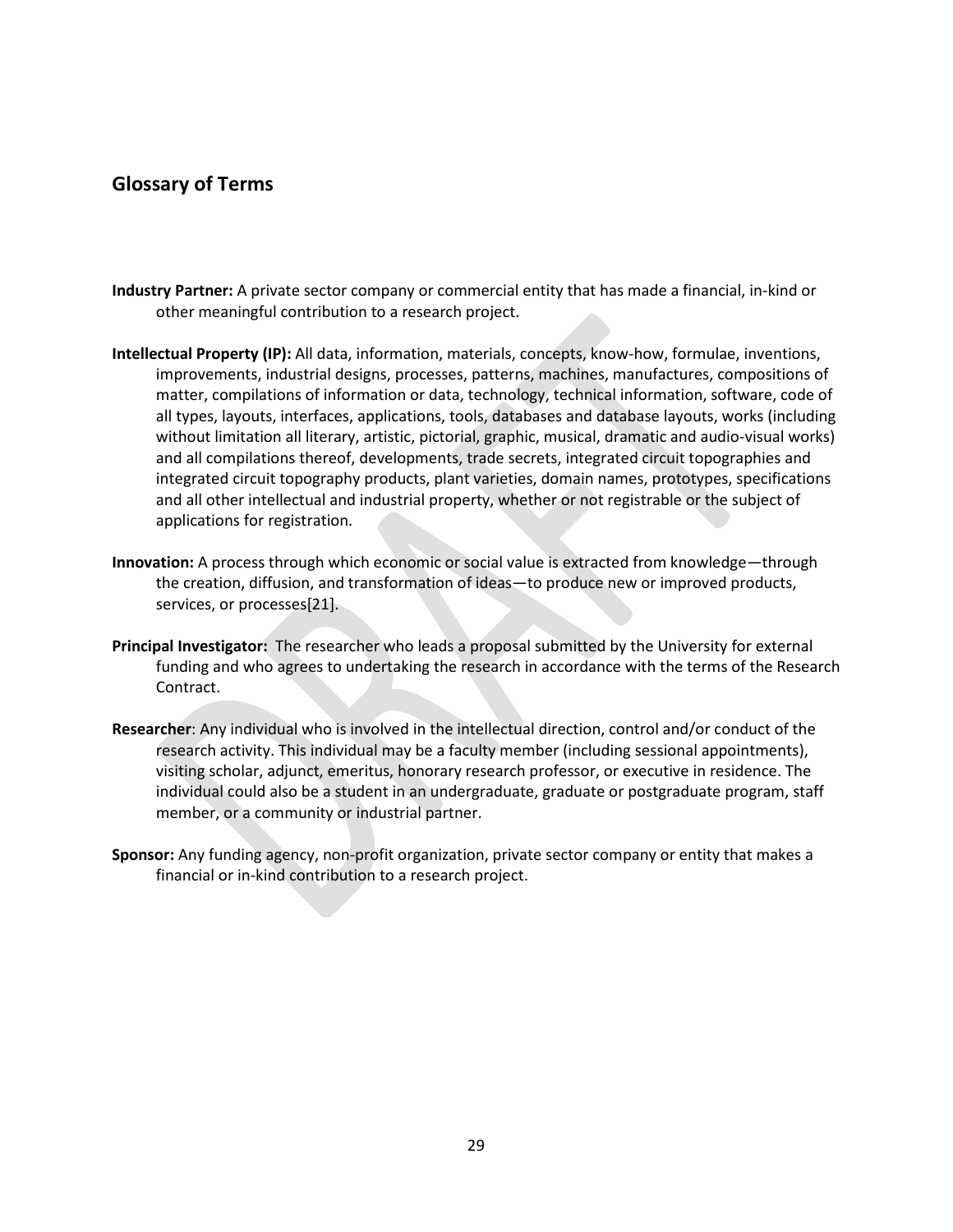# <span id="page-32-0"></span>**Appendix A: Recommended Implementation Plan**

|                                      | <b>Action</b>                                                                                                                                                                                                                                                                                        | Champion                                                   | Completion<br><b>Date</b> |
|--------------------------------------|------------------------------------------------------------------------------------------------------------------------------------------------------------------------------------------------------------------------------------------------------------------------------------------------------|------------------------------------------------------------|---------------------------|
|                                      | Provide resources that aid in facilitating the<br>commercialization process. This shall include skilled<br>advisors, process documents, training materials and<br>seminars. These resources should be made available to<br>faculty members, graduate students and all other<br>interested employees. | VP(R)<br>VP(A&F)                                           | Apr 2016                  |
|                                      | Recognize faculty member contributions towards<br>innovation and commercialization so that participation in<br>these activities enhances an academic career.                                                                                                                                         | VP(R)<br>Provost<br><b>VP</b> (Grenfell<br>VP(MI)<br>Deans | Apr 2016                  |
| Foster a<br>Culture of<br>Innovation | Create a series of awards and recognition programs to<br>demonstrate that innovation is valued and supported.<br>Awards for students should highlight contributions to<br>innovation, including entrepreneurship as a career option<br>and the transfer of intellectual property to industry.        | VP(R)<br>Provost<br>VP(Grenfell<br>VP(MI)<br>Deans         | Dec 2015                  |
|                                      | Develop undergraduate and graduate curriculum to<br>introduce students to innovation.                                                                                                                                                                                                                | Provost<br>Deans                                           | Dec 2015                  |
|                                      | Encourage collocation of personnel from industrial<br>sponsors with research teams to help enhance<br>technology transfer and create receptor capacity.                                                                                                                                              | VP(R)                                                      | Feb 2016                  |
|                                      | Provide shared spaces with common tools and<br>mentorship to encourage entrepreneurial students, of<br>varying disciplines, to explore and innovate.                                                                                                                                                 | VP(A&F)                                                    | Sept 2016                 |
|                                      | Support innovation within the community by providing a<br>mechanism for local businesses to access Memorial's<br>infrastructure and resources.                                                                                                                                                       | VP(R)<br>Provost                                           | Feb 2016                  |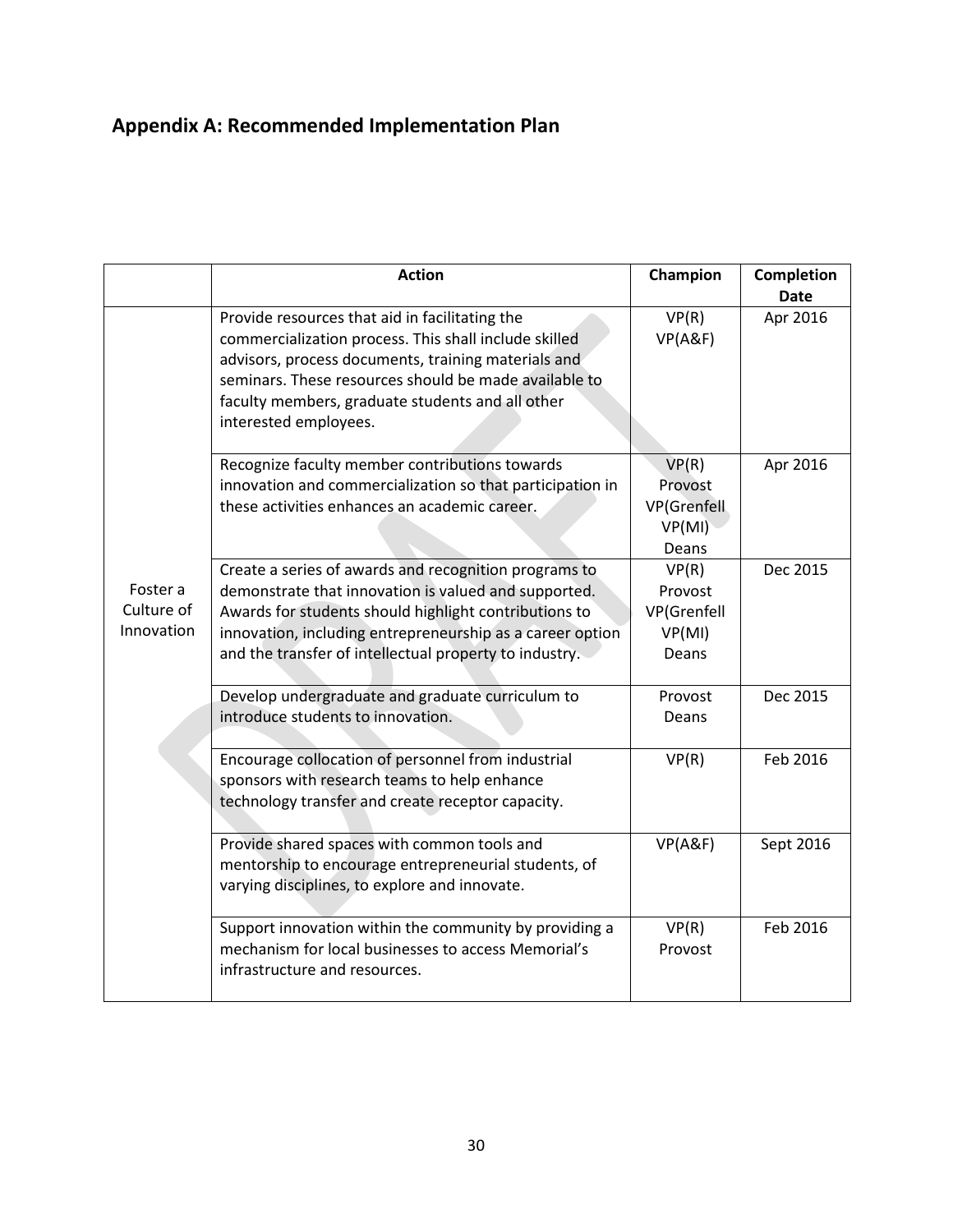|                                                                 | <b>Action</b>                                                                                                                                                                                                                                                                                                                                                                                                                         | Champion                    | <b>Completion</b><br><b>Date</b> |
|-----------------------------------------------------------------|---------------------------------------------------------------------------------------------------------------------------------------------------------------------------------------------------------------------------------------------------------------------------------------------------------------------------------------------------------------------------------------------------------------------------------------|-----------------------------|----------------------------------|
|                                                                 | Consider evolving to a creator-owned model for IP.                                                                                                                                                                                                                                                                                                                                                                                    | VP(R)<br>Provost            | Nov 2016                         |
|                                                                 | Review and revise all Memorial University policies related<br>to intellectual property to establish alignment between<br>all supporting documents.                                                                                                                                                                                                                                                                                    | VP(R)<br>VP(A&F)<br>Provost | <b>Nov 2016</b>                  |
| Revise and<br>Implement<br>Policies to<br>Support<br>Innovation | Ensure clearly articulated and transparent conflict of<br>interest and conflict of commitment policies and<br>procedures so that faculty can participate in<br>commercialization activities with confidence that the<br>fundamental obligations of teaching, research and service<br>are maintained. The University should develop a<br>framework that ensures relationships of this nature are<br>supported and effectively managed. | VP(R)<br>VP(A&F)<br>Provost | Feb 2016                         |
|                                                                 | Carefully examine contractual terms associated with<br>collaborative agreements and exercising flexibility when<br>economic development and technology transfer can be<br>enhanced.                                                                                                                                                                                                                                                   | VP(R)<br>VP(A&F)            | Oct 2015                         |
|                                                                 | Establish mechanisms to ensure that policies are<br>effectively implemented, well understood, and<br>consistently applied.                                                                                                                                                                                                                                                                                                            | VP(R)<br>VP(A&F)            | Apr 2016                         |
|                                                                 | Assign responsibility for innovation to an Associate Vice-<br>President.                                                                                                                                                                                                                                                                                                                                                              | VP(R)                       | <b>June 2015</b>                 |
| Establish<br>Responsive<br><b>Business</b><br><b>Structures</b> | Establish an Innovation Office, define responsibilities,<br>develop supporting resources and recruit professional<br>staff.                                                                                                                                                                                                                                                                                                           | VP(R)                       | <b>July 2015</b>                 |
| and<br>Processes                                                | Establishing a Research Project Management Office<br>(RPMO).                                                                                                                                                                                                                                                                                                                                                                          | VP(R)                       | Oct 2015                         |
|                                                                 | Continue business process improvements to gain<br>enhanced client service.                                                                                                                                                                                                                                                                                                                                                            | VP(R)                       | <b>June 2015</b>                 |
| Oversight<br>and<br>Guidance                                    | Establish an Innovation Advisory Committee comprised of<br>business leaders and Memorial's research and academic<br>communities.                                                                                                                                                                                                                                                                                                      | VP(R)                       | <b>June 2015</b>                 |
|                                                                 | Establish and monitor key performance indicators.                                                                                                                                                                                                                                                                                                                                                                                     | Committee                   | Oct 2015                         |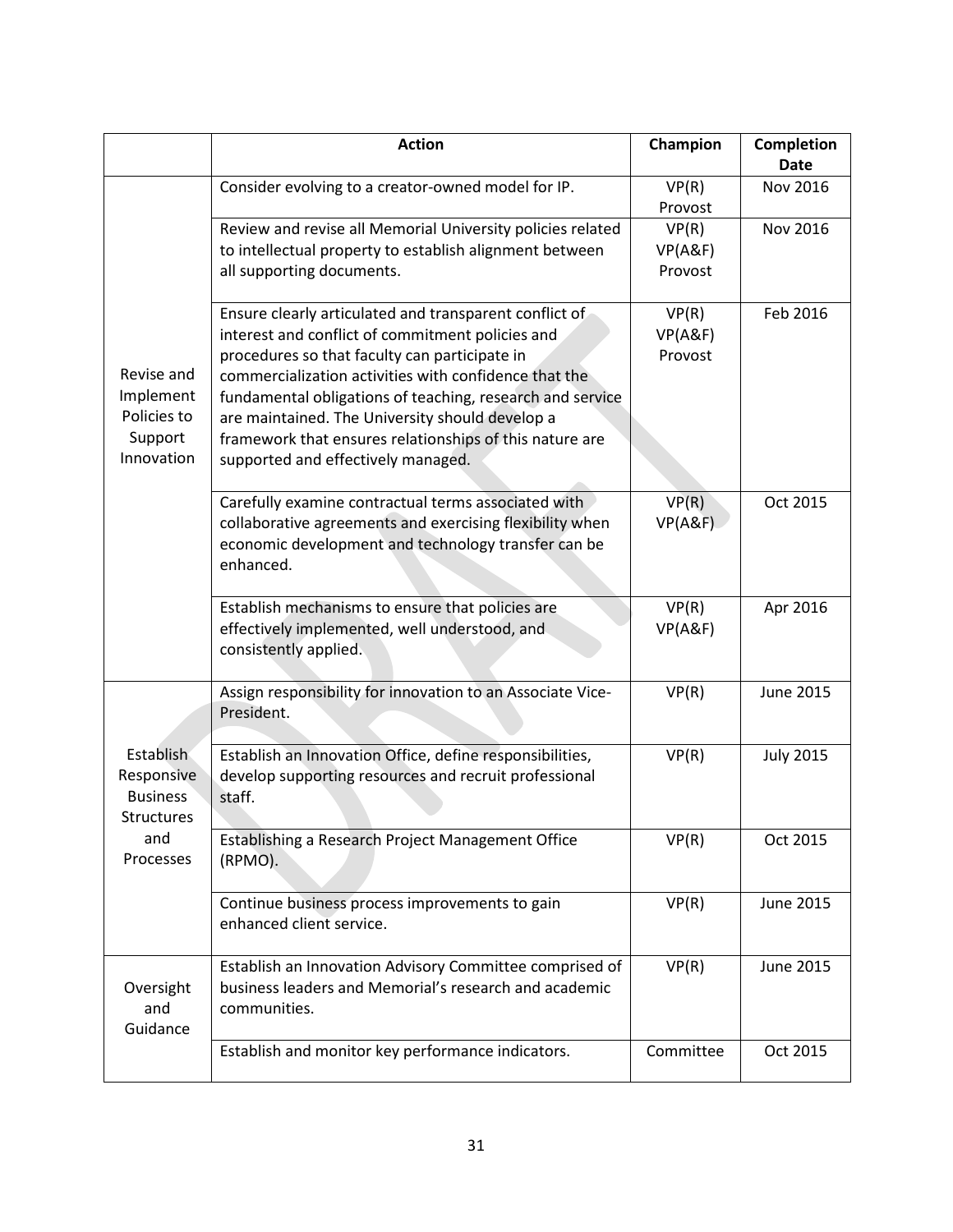# <span id="page-34-0"></span>**Appendix B: List of Consulted Stakeholders**

| <b>Organization Consulted</b>                | <b>Session Date</b> |
|----------------------------------------------|---------------------|
| Faculty of Arts                              | March 6, 2015       |
|                                              | March 17, 2015      |
| <b>Faculty of Business</b>                   | December 11, 2014   |
| <b>Faculty of Engineering</b>                | November 27, 2014   |
|                                              | November 28, 2014   |
|                                              | December 2, 2014    |
|                                              | December 5, 2014    |
|                                              | December 15, 2014   |
|                                              | January 16, 2015    |
| <b>Faculty of Science</b>                    | November 24, 2014   |
|                                              | November 25, 2014   |
|                                              | December 5, 2014    |
|                                              | December 12, 2014   |
|                                              | December 16, 2014   |
|                                              | January 7, 2015     |
|                                              | December 19, 2014   |
| <b>Faculty of Medicine</b>                   | January 14, 2015    |
|                                              | January 22, 2015    |
|                                              | February 11, 2015   |
| <b>School of Pharmacy</b>                    | December 17, 2014   |
| <b>Grenfell Campus</b>                       | January 28, 2015    |
| Labrador Institute                           | December 9, 2014    |
| <b>Marine Institute</b>                      | December 11, 2014   |
|                                              | January 30, 2015    |
| <b>Genesis Group</b>                         | October 17, 2014    |
|                                              | October 28, 2014    |
| <b>Genesis Board</b>                         | December 8, 2014    |
|                                              | December 16, 2014   |
|                                              | December 18, 2014   |
|                                              | December 19, 2014   |
|                                              | December 22, 2014   |
| <b>Department of Natural Resources</b>       | November 25, 2014   |
| Department of Business, Tourism, Culture and | December 4, 2014    |
| Rural Development                            |                     |
| Department of Advanced Education and Skills  | December 17, 2014   |
| Department of Fisheries and Oceans           | November 28, 2014   |
| Petroleum Research Newfoundland and Labrador | November 5, 2014    |
| Atlantic Canada Opportunities Agency         | November 12, 2014   |